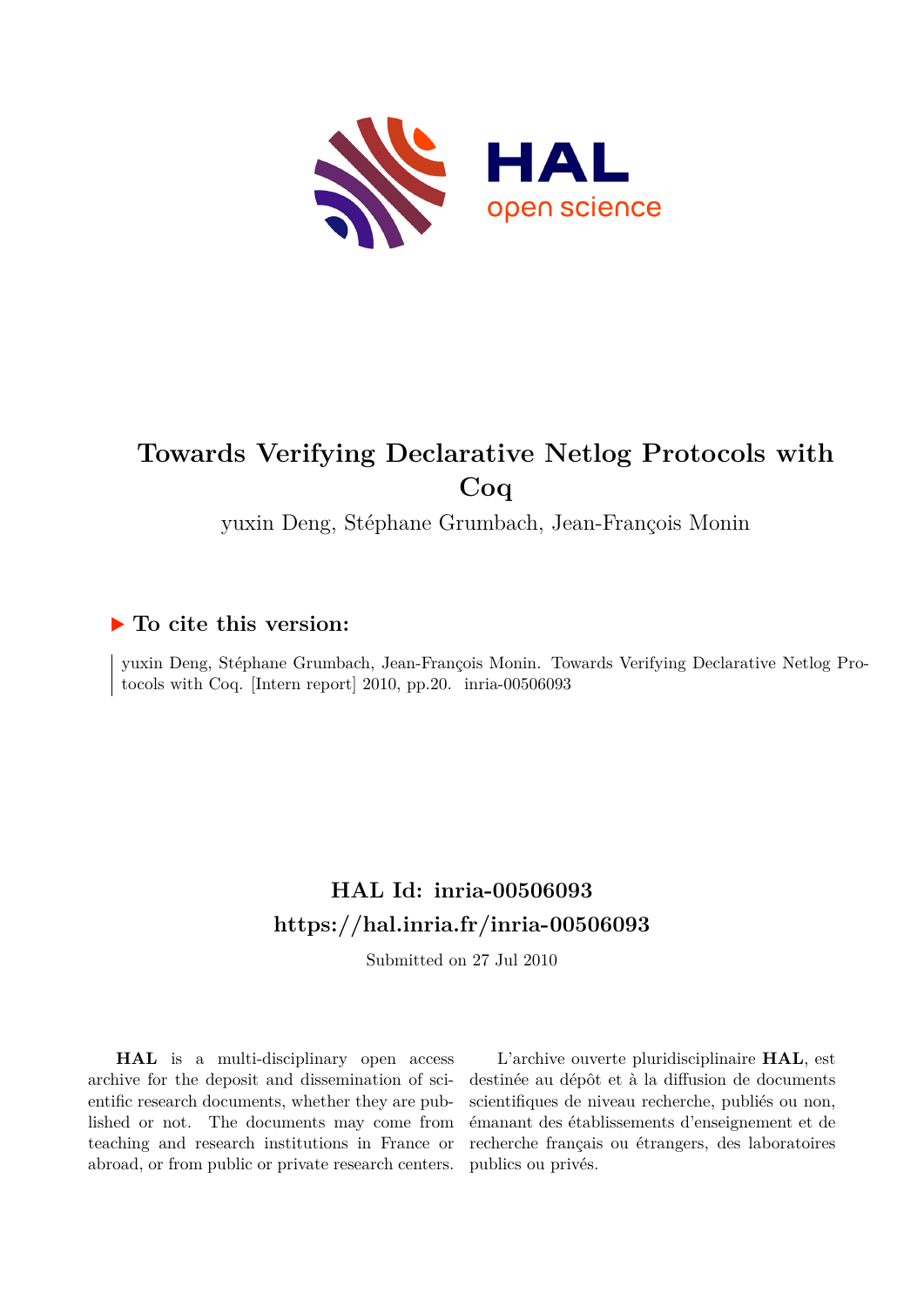## Towards Verifying Declarative Netlog Protocols with Coq

Yuxin Deng<sup>1</sup>, Stéphane Grumbach<sup>2</sup>, and Jean-François Monin<sup>3,4</sup>

<sup>1</sup> Shanghai Jiao Tong University, China <sup>2</sup> LNRIA-LIAMA  $^3$ Université de Grenoble  $1$ <sup>4</sup> CNRS-LIAMA

Abstract. Declarative languages, such as recursive rule based languages, have been proposed to program distributed applications over networks. It has been shown that they simplify greatly the code, while still offering efficient distributed execution. In this paper, we show that moreover they provide a promising approach to the verification of distributed protocols. We choose the Netlog language and use the Coq proof assistant. We first formalize the distributed computation model based on message passing with either synchronous or asynchronous behavior. We then see how the declarative rules of the protocols can be simply encoded in Coq. Finally, we develop the machine embedded on each node of the network which evaluates the rules. This framework enables us to formally verify distributed declarative protocols, as sketched on a concrete example, a breadth-first search tree construction in a distributed network.

#### 1 Introduction

Programming distributed algorithms, such as networking protocols for instance, is a very complex task, which aims at solving global problems using local means, and requires to handle the concurrency of the processes, the delays or even the failure of the communication, as well as the limitations of both the hardware and the communication channels. Most distributed systems rely on algorithms invoking low level systems considerations. High-level abstractions have been proposed to facilitate the programming, based on graph relabeling [24, 3], rule-based languages such as [20, 14], functional languages such as Flask [23], as well as algebras for routing [13].

Rule-based languages provide a declarative programming framework which improves greatly the programmer's burden, with a code which is about two orders of magnitude shorter than standard programming languages, and has been shown to produce efficient algorithms in the case of various networking protocols in particular, by using methods developed in the field of databases for recursive languages à la Datalog [18].

In the present paper, we show that these declarative languages for distributed programming provide a new approach to the verification of distributed programs, which can naturally deal with global properties, e.g. topological properties of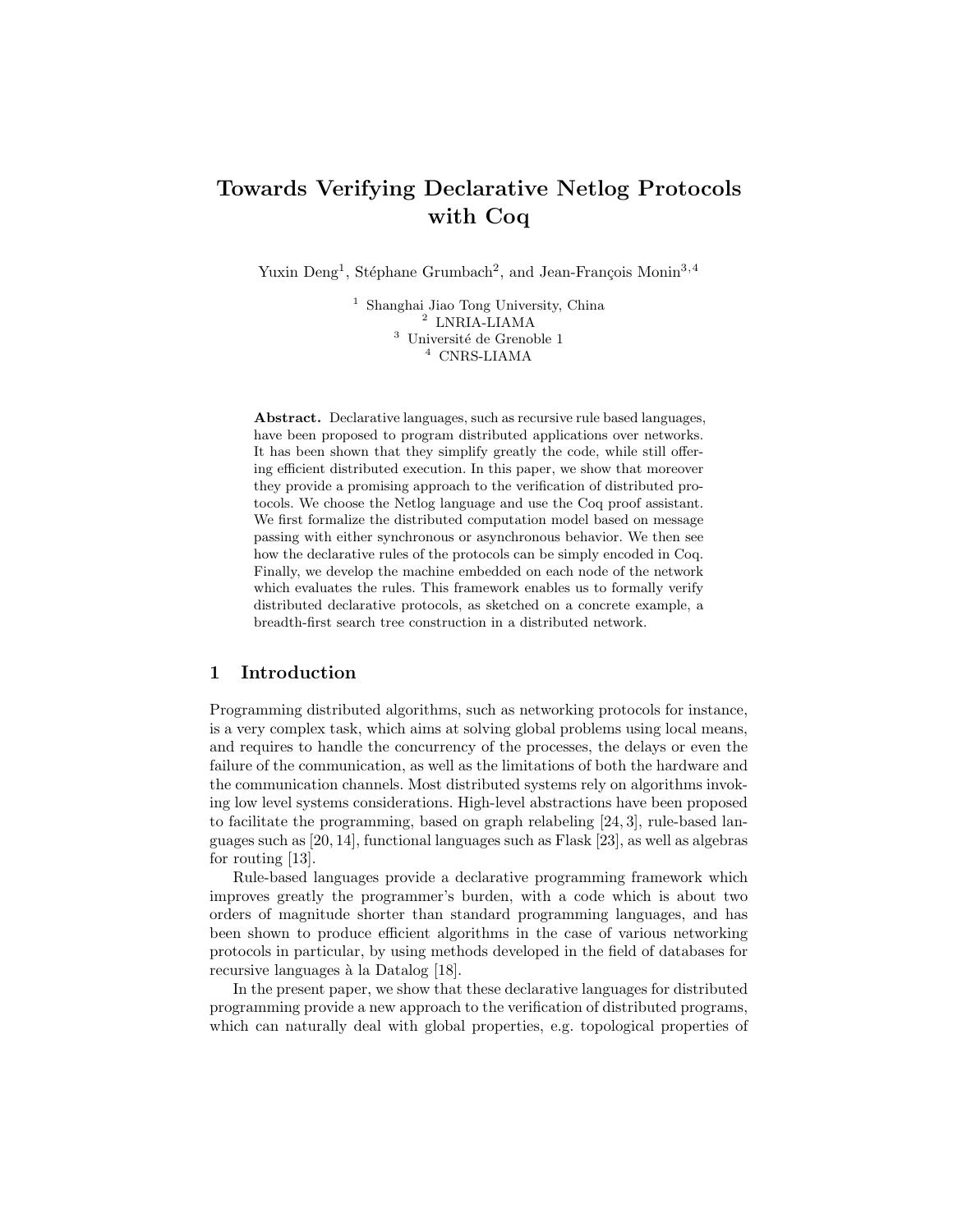a distributed data structure like a tree. To the best of our knowledge, such properties are hard to prove or even to state with usual techniques relying on labelled transition systems and temporal logics, since they essentially focus on events and their ordering.

We choose to work with the Netlog language [14], a variant of Datalog recently proposed for programming distributed algorithms. The Netlog language relies on deductive rules of the form  $head \leftarrow body$ , which are installed on each node of the distributed system. The rules allow to derive new facts of the form "head", if their body is satisfied locally on the node. The facts derived might then be stored locally on the node or sent to other nodes in the network depending upon the rule. Netlog admits a semantics which is formally defined by distributed fixpoint, which interleaves local computation on the nodes and communication between the nodes. On each node, a local round consists of a computation phase followed by a communication phase. During the computation phase, the program updates the local data and produces messages to send. During the communication phase, the router transmits the incoming messages to the program, and routes the outgoing messages.

Our objective is to develop a framework to formally verify properties of declarative distributed programs. As to formal verification, there are roughly two kinds of approaches: model checking and theorem proving. Model checking explores the state space of a system model exhaustively to see if a desirable property is satisfied. It is largely automated and generates a counterexample if the property doesn't hold. The state explosion problem limits the potential of model checkers for large systems. The basic idea of theorem proving is to translate a system's specification into a mathematical theory and then construct a proof of a theorem by generating the intermediate proof steps. Theorem proving can deal with large or even infinite state spaces by using proof principles such as induction and co-induction. In this paper, we use Coq, which is a *proof assistant*, that is an interactive theorem prover, in which high level proof search commands construct formal proofs behind the scene, which are then mechanically verified. Using a proof assistant seems more relevant than model checking here since the manipulation of data plays a key role. We develop a Coq library necessary for our purposes, including (i) the formalization of the distributed system; (ii) the modeling of the embedded machine evaluating the Netlog programs; (iii) the translation of the Netlog programs; as well as a formalization of graphs and trees suitable to our needs (respectively for communication networks and our case study).

Technically, we formalize a message passing model for distributed computation. To this effect, we introduce a general framework parameterized by a network topology and an abstract type for data. We then formalize appropriate notions for defining a global behavior in terms of local rounds, in a way such that synchronous and asynchronous behaviors are obtained from the same ingredients. This provides a transition relation between configurations (or global states), on which general definitions can be applied, for example, the coinductive definition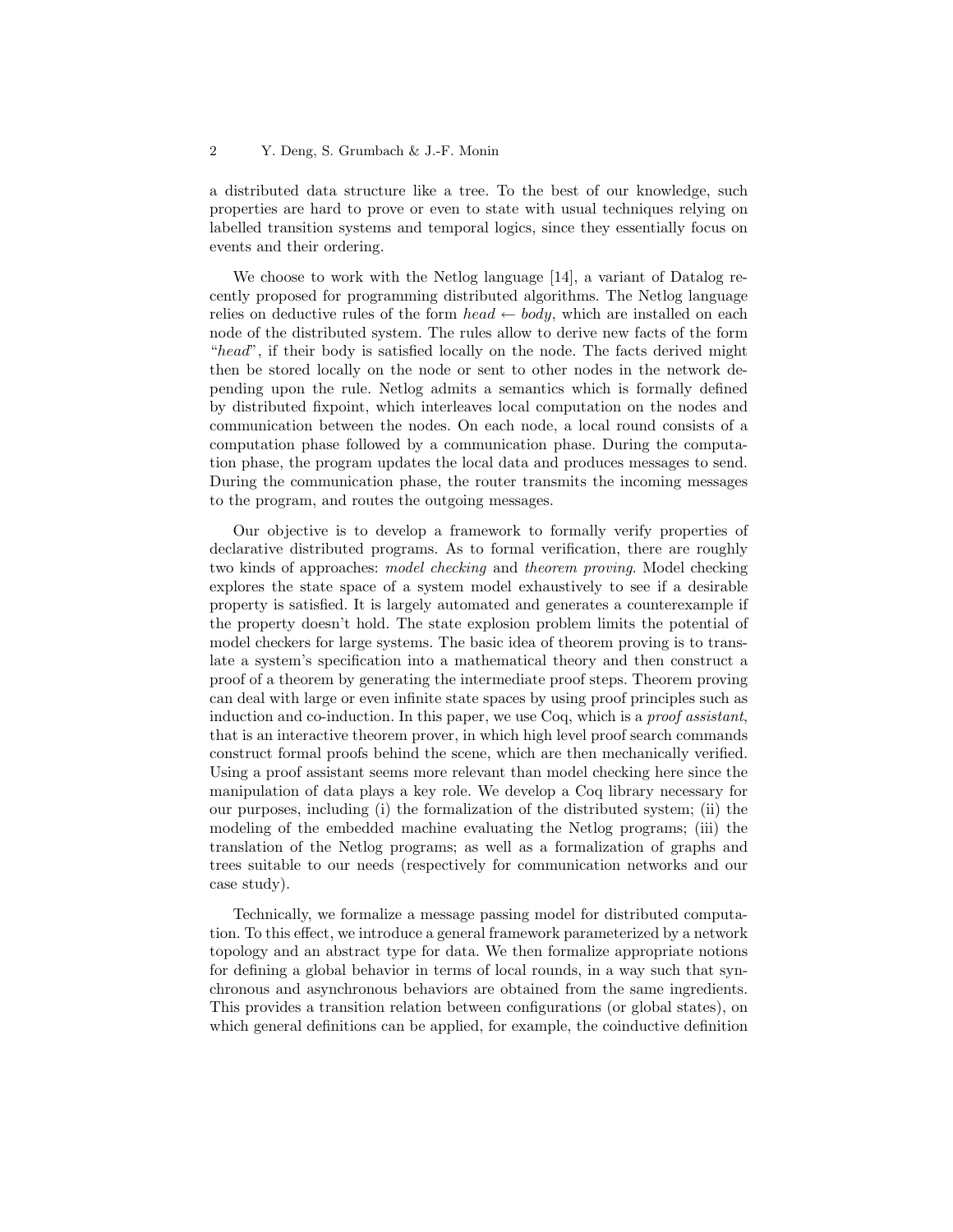of a run and inductive or coinductive definitions of temporal logic operators and associated proof principles.

In our Coq formalization, each body of a deductive rule is encoded in a systematic way by a tuple parameterized by a configuration, a node Id and the free variables of the body. In turn, each Netlog rule is formalized by an inductive type which relates a configuration to a set of data representing updates to be performed atomically at a given node, if the corresponding body is satisfied.

We test the proposed framework on a concrete protocol for constructing spanning trees over connected graphs. It is a distributed version of the classical breadth-first search algorithm (BFS) in a synchronous message passing model. It thus proceeds in rounds, in which all nodes performs some local computation and then exchange data with their neighbors before entering the next round. To show its correctness, the crucial ingredient is to formally prove the validity of the invariant that evolving from one round to another always produces a larger tree rooted at the same node. The protocol is shown to be correct for any finite connected graph.

The paper is organized as follows. In Section 2, we formalize the distributed computational model. Section 3 is devoted to the presentation of Netlog programs, and their translation in Coq. Section 4 presents the Coq formalization of the Netlog machine. Section 5 sketches the proofs of the correctness of the tree protocol. Section 6 discusses some related work, and finally we conclude in Section 7.

## 2 Distributed Computation Model

In this section we introduce a distributed computation model based on the message passing mechanism and then formalize it in Coq. A brief overview of Coq is delegated to Appendix A. The distributed computation model does not depend on Netlog. We just assume that the state at nodes have a type local data which can evolve using simple set-theoretic operations such as union. Apart from that, the distributed computation model is quite standard. Note that it is suitable both for synchronous and asynchronous execution.

An important design choice has to be made concerning the Coq representation of finite sets of Netlog facts. Here, only a mathematical representation is needed and the simpler the better. There is no need to look for efficient representations, such as balanced binary trees; simple lists are enough for this job. Similarly, there is no reason to add programs for maintaining sorted lists or even ensuring that elements are not duplicated. In this framework, the union is simply represented by list concatenation, for instance. Representing finite sets by lists without further ado is a suitable choice as long as the only predicate we consider on lists is membership. In the sequel we use freely set-theoretic notation for list operations, e.g.  $\emptyset$  for  $\texttt{nil}$  and  $\in$  for  $\texttt{In}$ .

A distributed system relies on a communication network whose topology is given by a *directed connected graph*  $G = (V_G, G)$ , where  $V_G$  is the set of nodes, and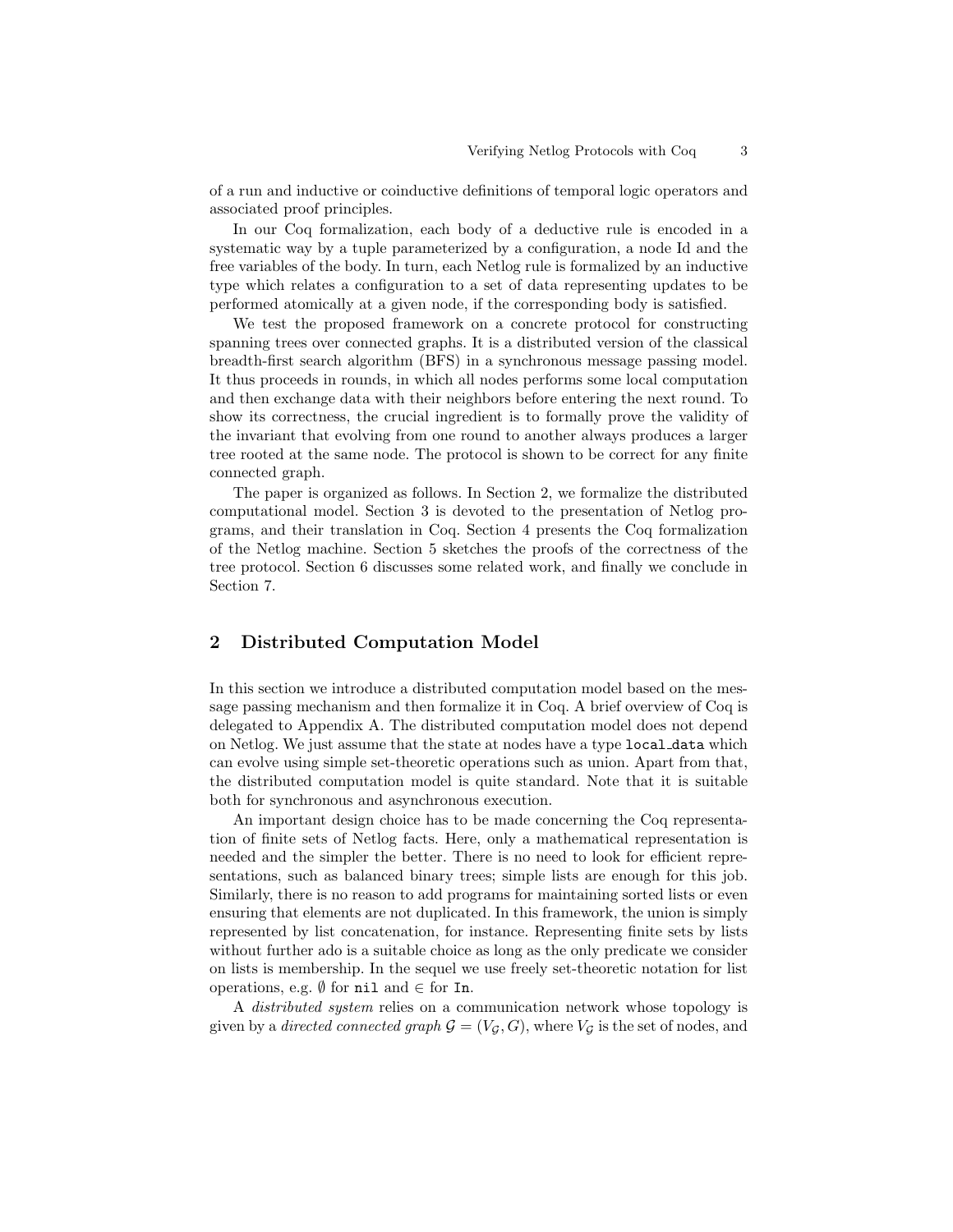#### 4 Y. Deng, S. Grumbach & J.-F. Monin

G denotes the set of communication links between nodes. For many applications, we can also assume that the graph is symmetric, that is  $G(\alpha, \beta) \Leftrightarrow G(\beta, \alpha)$ .

Each node has a unique *identifier*, *Id*, taken from  $1, 2, \dots, n$ , where  $n \geq 2$  is the number of nodes, and distinct local ports for distinct links incident to it. The control is fully distributed in the network, and there is no shared memory. In this high-level computation model, we abstract away detailed factors like node failures and lossy channels; if we were to formalize a more precise model, most of the data structures defined below would have to be refined.

All the nodes have the same architecture and the same behavior. Each node consists of three main components: (i) a router, handling the communication with the network; (ii) an engine, executing the local programs; and (iii) a local data store to maintain the information (data and programs) local to the node. It contains in particular the fragment of G, which relates a node to its neighbors.

In the Coq formal model, the graph is defined by a relation edge between nodes. This relation is itself defined by a function neighbors which provides the list of neighbors of a given node.

```
Variable neighbors : nat -> list nat.
Definition edge n m := m \in neighbors n.
```
We assume a type local data for the set of facts stored on nodes as well as on communication links. This type is endowed with at least a value representing the empty set of facts and a binary function returning the union of two sets of facts. The union is used for describing incremental monotonic changes (see local round and communication below). Non-monotonic changes such as removing facts are dealt with using an additional set difference function.

We also define the type Bmsg for "big messages", i.e. pairs  $(j, t)$  where j is a node Id and  $t$  a set of data to be transmitted to j. The global state of the system has the type configuration defined as follows.

```
Variable local_data: Set.
Variable empty_ld: local_data. (*) (* notation \emptyset_{ld} *)
Variable union_ld: local_data -> local_data -> local_data. (*)Definition Bmsg := nat * local_data.
Record configuration: Set:= mk_configuration {
 Cnode: nat -> local_data;
  Cedge: ∀ src dst: nat, edge src dst -> local_data
}.
```
Given a configuration c and a node Id j, the data available at j in c is either Cnode c j, or Cedge c e, where e is an edge from some node i to j (a more complete expression would be Cedge  $c \, i \, j \, e$ , but i and j can be easily deduced from the type of e; in what follows, we omit such implicit arguments, as is done in the formal Coq development).

We distinguish between *computation events*, performed in a node, and *com*munication events, performed by nodes which cast their messages to their neighbors. On one node, a computation phase followed by a communication phase is called a local round of the distributed computation.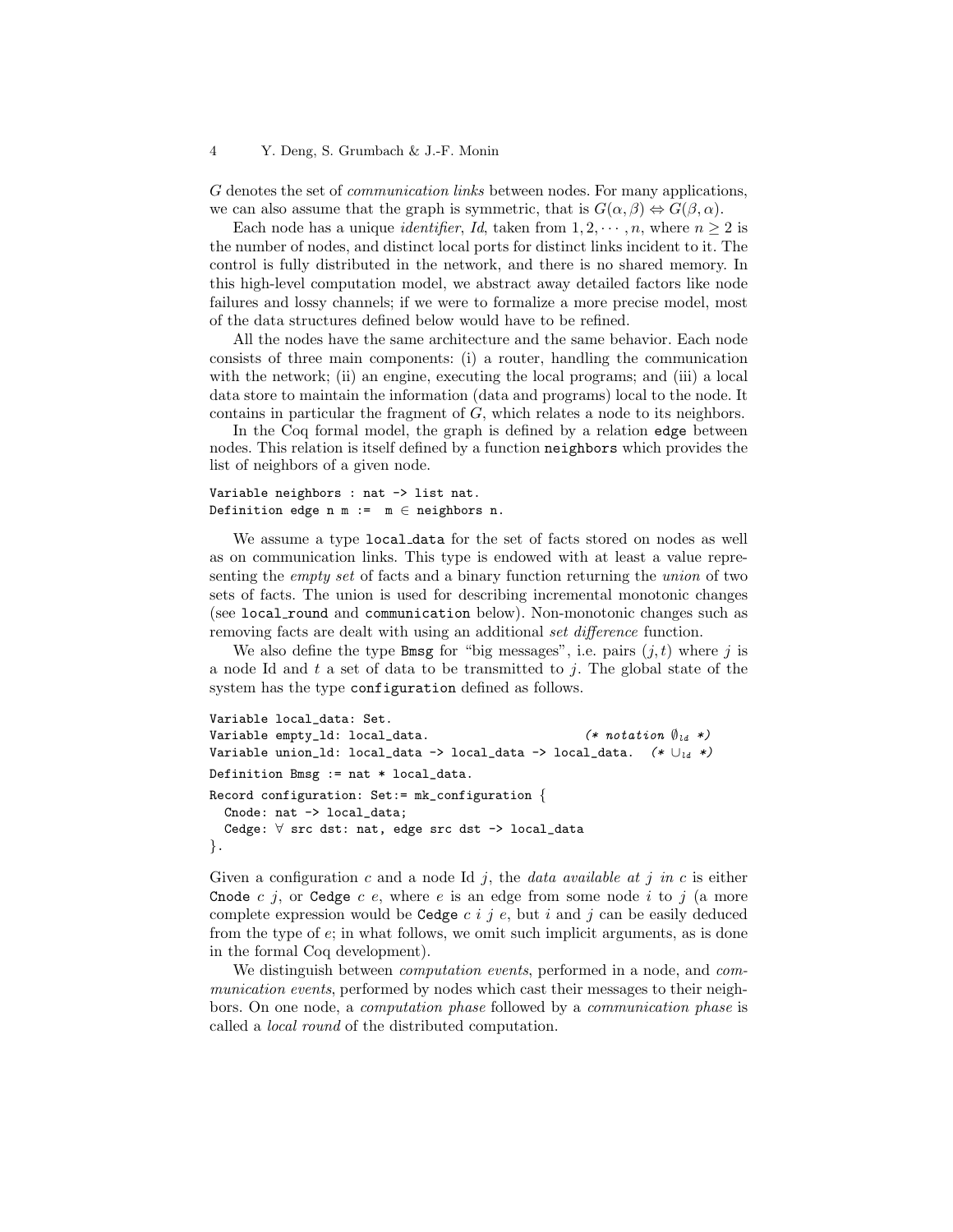An execution is a sequence of alternating global configurations and rounds occurring on one node, in the case of an asynchronous system, or a sequence of alternating global configurations and rounds occurring simultaneously on each node, in the case of a synchronous system. In the latter case, the computation phase runs in parallel on all nodes, immediately followed by a parallel execution on all nodes of the corresponding communication phase.

A local round at node loc relates an actual configuration pre to a new configuration mid and a list out of big messages from loc. Furthermore, incoming edges are cleared. The new data d to be stored on loc is defined by a relation new stores given as a parameter, and we assume that d depends only on the data available at loc in pre. Intuitively, the relation new stores expresses that d consists of new facts derived from facts available at loc (see more details in Section 4). Similarly, out is defined by a relation new push and satisfies similar requirements. Using relations rather than functions for new stores and new push deserves a special discussion provided in Section 3.

Formally, a local round is defined in Coq using the following inference rule (by convention, for such rules, free variables should be read as universally quantified over the whole rule).

```
\exists d, new_stores pre loc d \wedge Cnode mid loc = Cnode pre loc \cup_{1d} d
new push pre loc out
\forall src (e: edge src loc), Cedge mid e = \emptyset_{\text{1d}}local round loc pre mid out
```
For modeling asynchronous behaviors, we also need the notion of a trivial local round at loc, where the local data does not change and moreover incoming edges are not cleared either.

Cnode mid loc = Cnode pre loc ∀ src (e: edge src loc), Cedge mid e = Cedge pre e no change at loc pre mid

A communication event at node loc specifies that the local data at loc does not change and that facts from out are appended on edges according to their destinations.

```
Cnode post loc = Cnode mid loc∀ dst (e: edge loc dst), Cedge post e = find dst out ∪ld Cedge mid e
                  communication loc mid post out
```
The function find returns the fact in out whose destination is dst. Note that none of the previous three definitions specifies completely the next configuration in function of the previous one. They rather constrain a relation between two consecutive configurations by specifying what should happen at a given location. Combining these definitions in various ways allows us to define a complete transition relation between two configurations, with either a synchronous or an asynchronous behavior.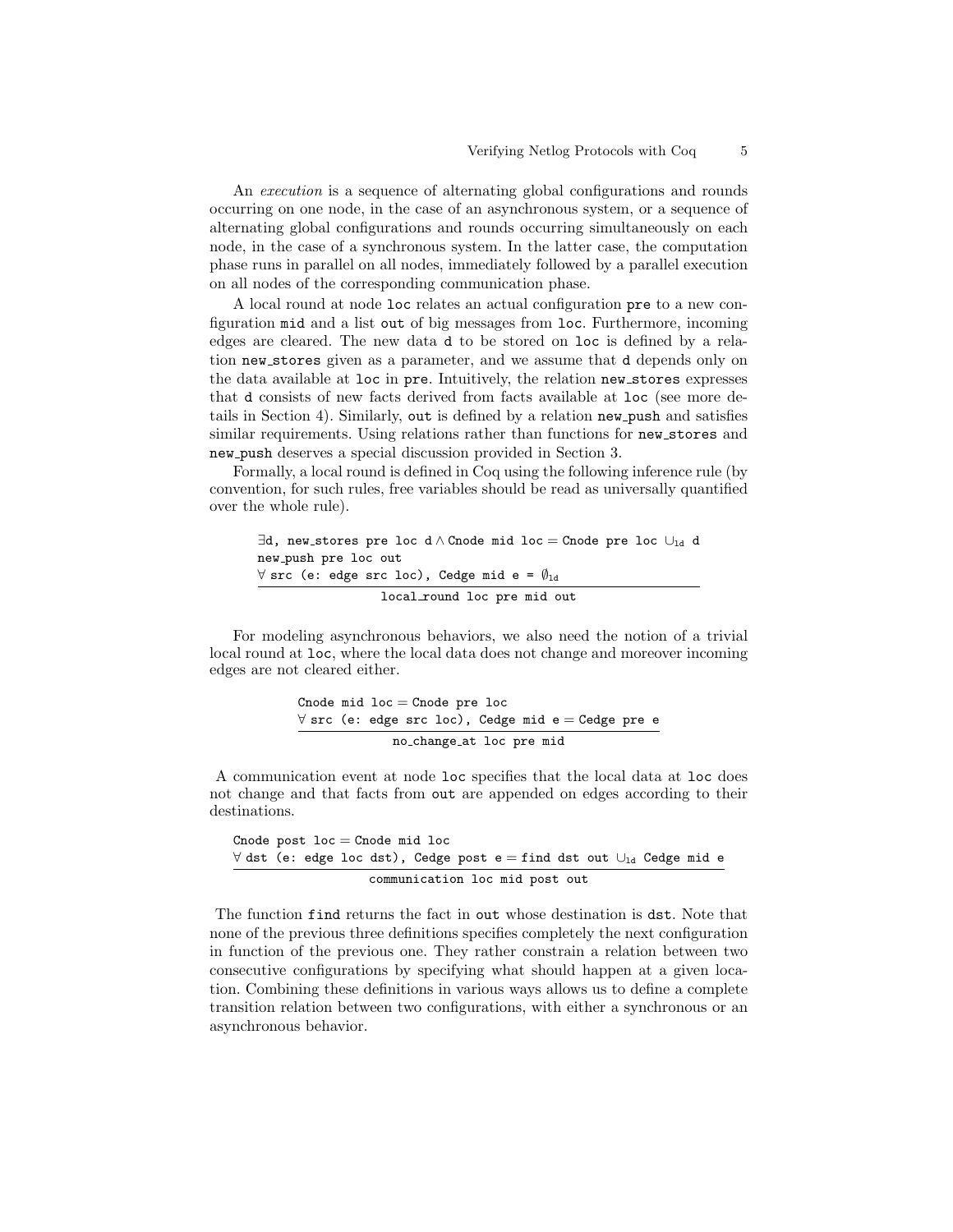```
loc: nat; mid: configuration; out: list Bmsg
local round loc pre mid out
\forall loc', loc \neq loc' \rightarrow no change at loc' pre mid
communication loc mid post out
\forall loc', loc \neq loc' \rightarrow communication loc' mid post \emptysetasync round pre post
```
An asynchronous round between two configurations pre and post is given by a node Id loc, an intermediate configuration mid and a list of big messages out such that there is a local round relating pre, mid and out on loc while no change occurs on loc' different from loc, and a communication relates mid and out to post on loc while nothing is communicated on loc' different from loc.

```
mid: configuration; out: list Bmsg
∀ loc, ∃ out, local round loc pre mid out ∧ communication loc mid post out
                          sync_round pre post
```
A synchronous round between two configurations pre and post is given by an intermediate configuration mid such that for all node Id loc, there exists a list of big messages out such that there is a local round relating pre, mid and out on loc and a communication relating mid and out to post on loc.

Now, given an arbitrary trans relation, which can be of the form sync\_round, or async round, or even of some alternative form, we can coinductively define a run starting from a configuration. We have two cases: either there is a transition from configuration pre to configuration post, then any run from post yields a run from pre; or, in the opposite case, we have an empty run from pre. Altogether, a run from pre is either a finite sequence of transitions ended up with a configuration where no transition is available, or an infinite sequence of transitions, where consecutive configurations are related using trans.

```
CoInductive run: configuration -> Set :=
  | Rtrans: ∀ pre post, trans pre post -> run post -> run pre
  | Rterm: ∀ pre, (∀ post, ¬ trans pre post) -> run pre.
```
In order to prove properties on run, we define some temporal logic operators. In the examples considered below we need a very simple version of always, which is parameterized by a property P of configurations. In a more general setting, the parameter would be a property of runs.

| P pre alw_run P r |  |  | P pre |  |  |  |                                                         |  |  |  |  |
|-------------------|--|--|-------|--|--|--|---------------------------------------------------------|--|--|--|--|
|                   |  |  |       |  |  |  | alw_run P (Rtrans pre post s r) alw_run P (Rterm pre h) |  |  |  |  |

It is well known that a property which holds initially and is invariant is always satisfied on a run. This fact is easily proved in the very general setting provided by Coq.

```
Definition invariant_round (P: configuration \rightarrow Prop) :=
  ∀ pre post, trans pre post -> P pre -> P post.
```
Lemma invar\_always:

```
∀ (P: configuration -> Prop), invariant_round P ->
∀ ini (r: run ini), P ini -> alw_run P r.
```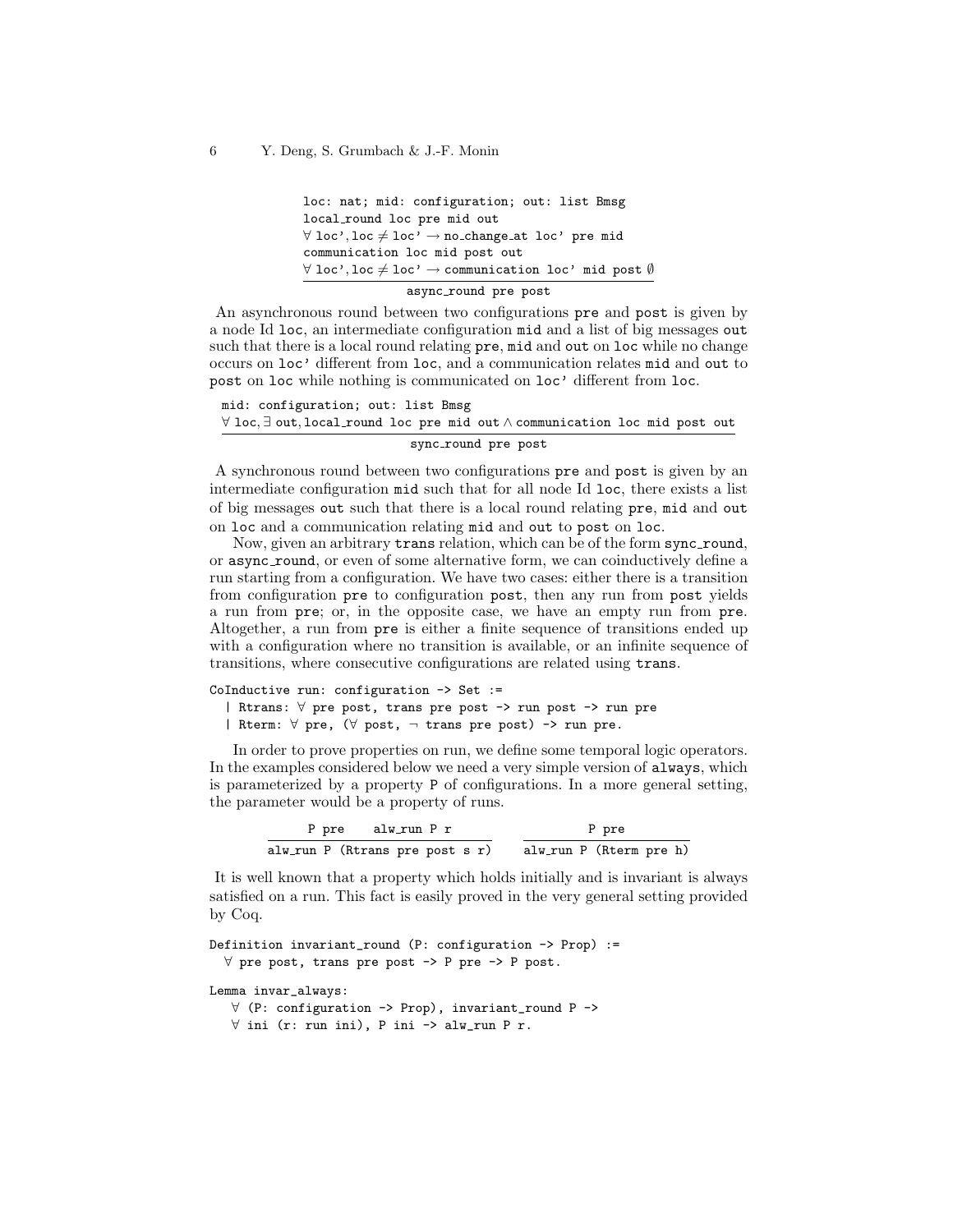#### 3 Declarative Netlog Protocols

We next introduce the Netlog language through simple protocols for construction of routes and trees. Only the main constructs are presented. A more thorough presentation of the language can be found in [14]. Netlog relies on dataloglike recursive rules, of the form  $head \leftarrow body$ , which allow to derive the fact "head" whenever the "body" is satisfied. In contrast with other approaches to concurrency, the focus is not, primarily, on observing some output, but on the high-level data (i.e. datalog facts) contained in nodes. Imagine, for example, a program for constructing routing tables. Such tables are intended to be used by other protocols and reasoning on their contents is more direct than considering events.

The rules of a program are applied in parallel, and the results are computed by iterating the rules over the local instance of the node, using facts either stored on the node or pushed by a neighbor. This is formally defined in Coq by the predicate inFact, where prj is any projection from local data to some list X.

| $x \in prj(Cnode \; cnf \; loc)$ | e: edge neighbor loc | $x \in prj(Cedge cnf e)$ |
|----------------------------------|----------------------|--------------------------|
| inFact prj cnf loc x             | inFact prj cnf loc x |                          |

The following rules, for instance, define routes, stored in a relation Route(Src,  $Hop, Dst)$ , from the graph E, which from each source node,  $Src$ , and for each destination, Dst, gives the next hop,  $Hop$ , on the path to that destination. Simple routes

| $\updownarrow$ Route $(x, y, y) \leftarrow E(\mathbb{Q}x, y).$                      | (1) |
|-------------------------------------------------------------------------------------|-----|
| $\updownarrow$ Route $(x, y, z) \leftarrow E(\mathbb{Q}x, y)$ ; Route $(y, u, z)$ . | (2) |

This program has the following effect, when applied on a node, say  $\alpha$ . If there is a fact  $E(\alpha, \beta)$ , then  $Route(\alpha, \beta, \beta)$  can be derived by Rule (1), and if there are facts  $E(\alpha, \beta)$  and  $Route(\beta, \gamma, \delta)$ , then  $Route(\alpha, \beta, \delta)$  can be derived by Rule (2). The symbol " $\mathbb{Q}$ " in the literal  $E(\mathbb{Q}x, y)$  in the body of the rules forces the variable x to be instantiated by the node  $Id$ , or, in other words, forces the rule to run on node x.

The Netlog programs are installed on each node, where they run concurrently. The facts deduced from rules can be stored on the node, on which the rules run, or sent to other nodes. The symbol  $\uparrow$  in the head of the rules means that the result has to be both stored on the local datastore  $(\downarrow)$ , and sent to neighbor nodes  $(†)$ .

The language also contains negation; a node can judge if a fact or its negation is true based on its knowledge from the local data store. Aggregation functions can also be used in the head of rules to aggregate over all values satisfying the body of the rule. In the next example, the function  $min$  will be used for instance. Let us consider next, the construction of a BFS tree for synchronous systems.

The following program relies on three relation symbols:  $E$ , on  $ST$ , and  $ST$ ;  $E$ represents the edge relation; and at any stage of the computation,  $\omega T(\alpha)$  (respectively  $ST(\alpha, \beta)$ ) hold iff the node  $\alpha$  (respectively the edge  $(\alpha, \beta)$ ) is already on the intended tree.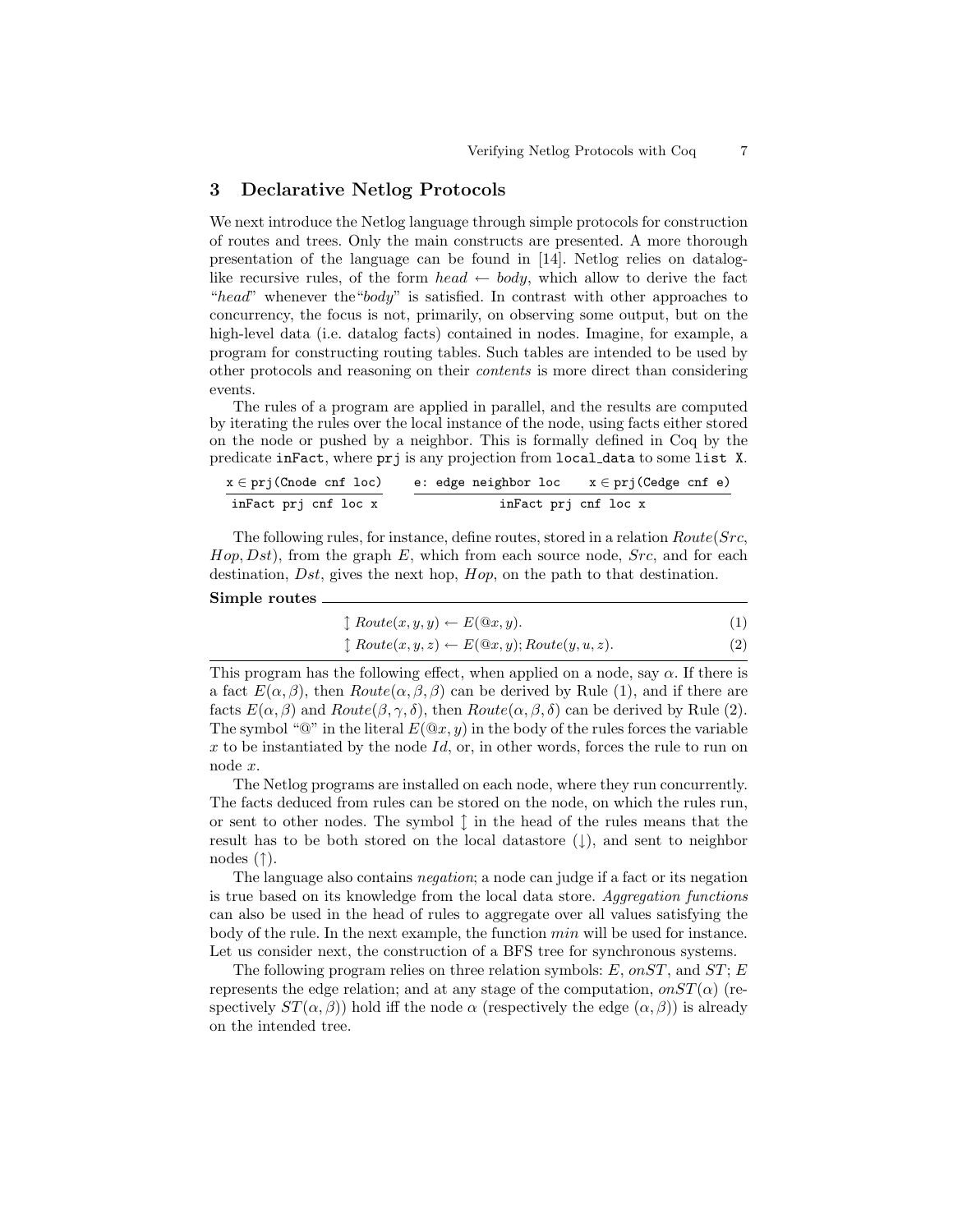#### Synchronous Rooted BFS Tree

$$
\downarrow onST(x) \leftarrow @x = 0. \tag{3}
$$

$$
\left\{\begin{array}{c} \text{on}ST(y) \\ \downarrow ST(min(x), y) \end{array}\right\} \leftarrow E(x, @y); \text{on}ST(x); \neg onST(y). \tag{4}
$$

Rule (3) runs on the unique node, say  $\rho$ , which satisfies the relation  $\rho = 0$ . It derives a fact  $OnST(\rho)$ , which is stored on  $\rho$  and sent to its neighbors. Rule (4) runs on the nodes  $(\mathbb{Q}y)$  at the border of the already computed tree. It chooses one parent (the one with minimal Id) to join the tree. Two facts are derived, which are both locally stored. The fact  $\partial \iota ST(y)$  is pushed to all neighbors. Each fact  $E(x, y)$  is assumed to be initially stored on node y. As no new fact  $E(x, y)$ can be derived from rules (3) and (4), the consistency of  $E$  with the physical edge relation holds forever.

This algorithm aims at constructing a suitable distributed relation ST. More precisely, our objective will be to prove that the relation ST actually defines a (BFS) tree. First we define the actual local data needed in the BFS protocol. The types unary and binary represent respectively sets (encoded by lists) of unary or binary facts.

```
Record bfs_data : Set := mk_bfs_data {
 onST : unary;
 E : binary;
 ST : binary}.
```
Rules are encoded in Coq according to a systematic method which should be clear from the BFS example. To be more precise, we present here a specification of the expected semantics of Netlog rules, as relations between a configuration, a location and incremental changes of data, consistently with what is expected in a local round (see Section 2). A translation or an interpretation of Netlog rules described using an abstract syntax (deep embedding) is left to further work: this is important but less difficult and urgent than discovering the precise shape needed for the semantics of rules – something that came into light in the process of doing proofs. The technical details are somewhat involved and cannot be provided here due to space limitation.

Push rules follow always the same scheme which can be abstracted as follows. Assuming an update u related to a configuration pre and location loc by a relation  $R$  given as parameter, the list of **Bmsg** broadcasted from  $\text{loc}$  is made of all pairs  $(\text{dst}, \text{u})$  such that  $\text{dst}$  is a neighbor of loc, as formalized by:

 $R$  pre loc  $\bm{{\rm u}}$ push  $R$  pre loc (map (fun dst => (dst, u)) (neighbors loc))

A common situation is when a fact has to be both stored and broadcasted, as happens with Rules  $(3)$  and  $(4)$  of the BFS example. R is then obtained from the corresponding store rule.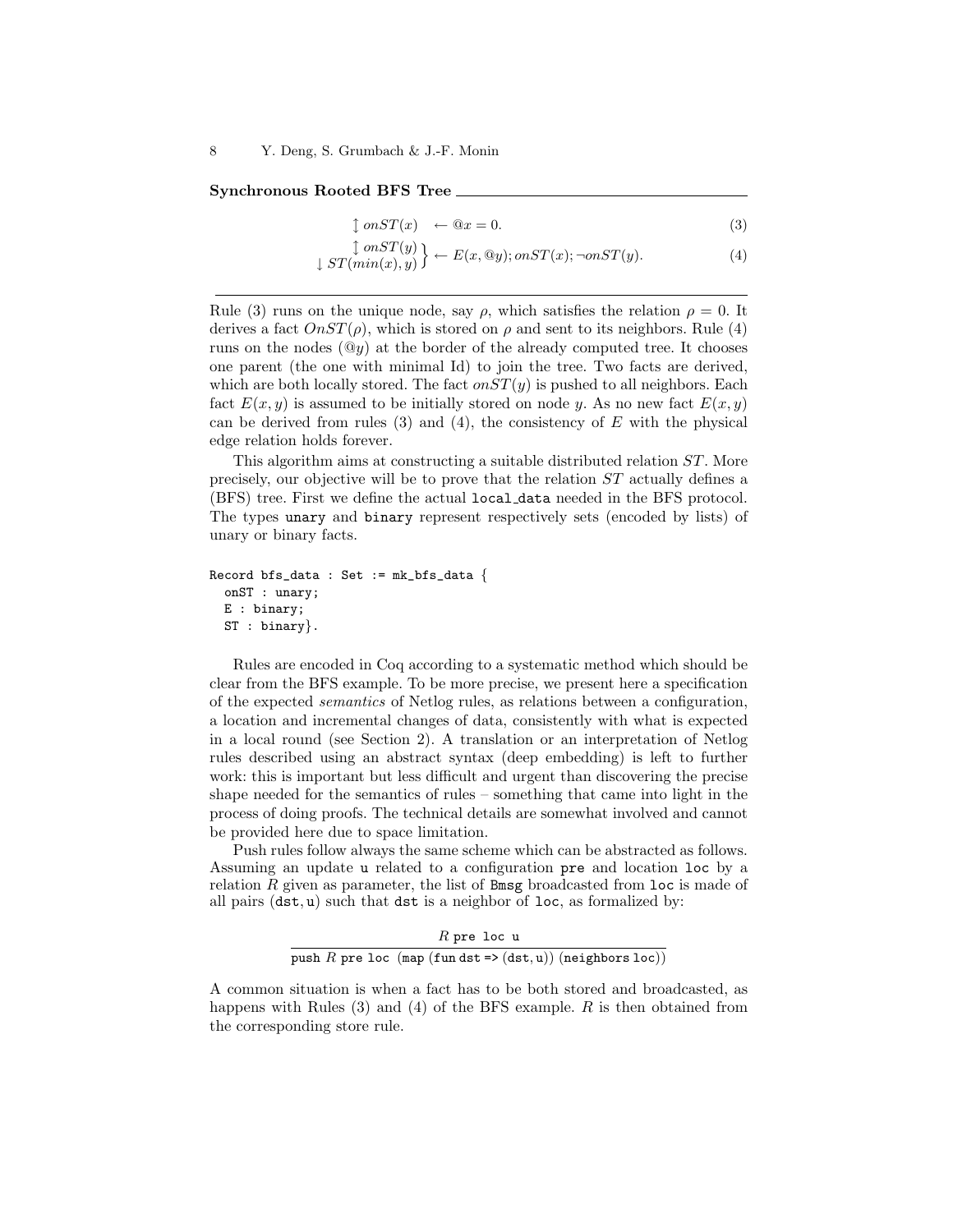Rule (3) leads to two definitions in Coq, for both the store  $(\downarrow)$  and the push (↑) consequences. The stored part is coded as follows:

$$
\begin{aligned} \text{ST upd} & = \emptyset \\ \text{E upd} & = \emptyset \\ \hline \text{loc} & = 0 \rightarrow \text{onST upd} = \{\texttt{loc}\} \qquad \texttt{loc} \neq 0 \rightarrow \text{onST upd} = \emptyset \\ \text{compute-phase\_store-onST\_initial pre loc upd} \end{aligned}
$$

The push part is then coded by:

#### Definition compute\_phase\_push\_onST\_initial := push compute\_phase\_store\_onST\_initial

For Rule (4), we first introduce the inductive definition corresponding to its body  $E(x, \mathbb{Q}y)$ ; on  $ST(x)$ ;  $\neg$ on  $ST(y)$  as follows:

$$
\frac{\text{in.}E \text{ cnf loc}(x,y) \qquad \text{in.} \text{onST cnf loc } x \qquad \text{–in.} \text{onST cnf loc } y}{\text{tree-body cnf loc } x \qquad }
$$

Here, in E is a specialization of inFact to E, and similarly for in onST (see the beginning of Section 3). In other words, in E cnf loc  $(x, y)$  holds iff a fact E  $(x, y)$  is available in configuration cnf at node loc. We then introduce three definitions corresponding to the two derived facts, together with the two modes store and push for the first one.

 $\downarrow$   $OnST(y) \leftarrow E(x, @y); onST(x); \neg onST(y)$  is coded by:

ST upd =  $\emptyset$ E upd =  $\emptyset$  $\forall$  y, y ∈ onST upd  $\leftrightarrow$  (( $\exists$  x, tree\_body pre loc x y)  $\land$  y = loc) compute phase store onST tree pre loc upd

 $\uparrow$   $OnST(y) \leftarrow E(x, \mathcal{Q}y); onST(x); \neg onST(y)$  is coded by:

Definition compute\_phase\_push\_onST\_tree := push compute\_phase\_store\_onST\_tree

 $\downarrow ST(min(x), y) \leftarrow E(x, @y); on ST(x); \neg on ST(y)$  is coded by:

onST upd =  $\emptyset$ E upd  $=\emptyset$  $let \, P \, d := \text{tree-body pre loc x loc } in$  $\forall x, P x \rightarrow \forall m$ , is min pre m  $P \rightarrow ST$  upd  $=\{(m, loc)\}$   $\forall x, \neg P x \rightarrow ST$  upd  $=\emptyset$ compute phase store ST tree pre loc upd

Here is  $min$  pre m P means that m is a smallest element x satisfying P x, but it does not ensure the existence of such an x.

One may wonder why we use relations everywhere instead of functions: relations are more general but less handy than functions especially in proofs. This matter of fact is indeed driven by the relational nature of datalog, on which Netlog is based: facts may be derived or not according to the body of rules and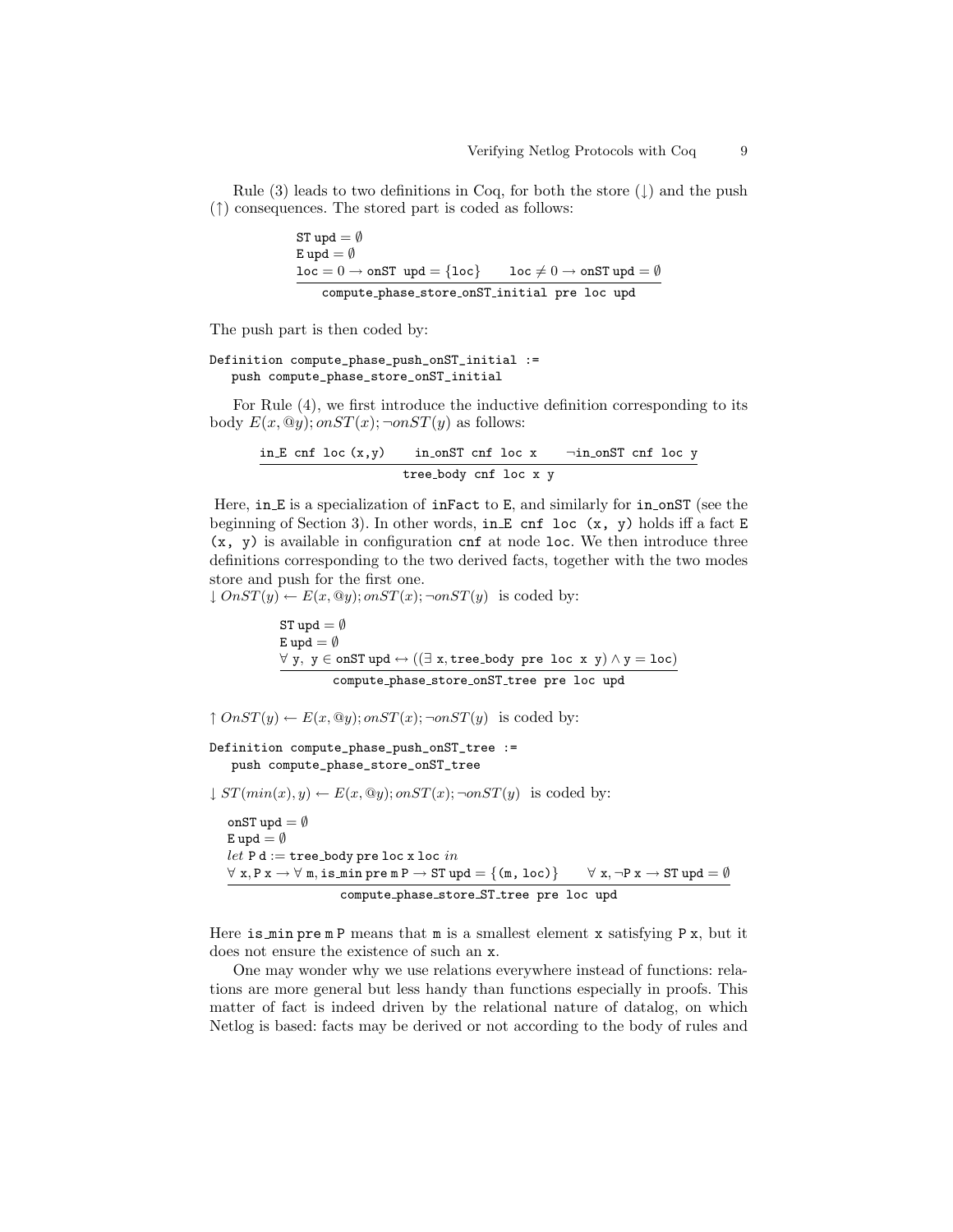available facts. Moreover, the sequential composition of functions with relations provides relations, hence even when trying to use functions in previous attempts, e.g. for new\_stores and new\_push in local\_round, eventually turned out to be not general enough.

## 4 The Netlog Machine in Coq

Recall that in our computation model each node has an embedded Netlog machine, which implements a precise semantics formally specified in Appendix B. Our Coq formalization of the Netlog machine defines a specialization of the distributed computation model given in Section 2. This model is expressed in terms of two abstract relations, new stores and new push. The present section explains their definitions, according to the model given in the previous section.

We have seen in Section 3 how Netlog rules are represented in Coq in some examples. For store rules the type is configuration -> nat -> local data -> Prop and for push rules configuration -> nat -> list Bmsg -> Prop. In order to manipulate them explicitly in a general setting, we assume two types store rule name and push rule name, as well as an appropriate semantics for each rule.

```
Variable store_rule_name push_rule_name : Set.
Variable store_sem_of : store_rule_name ->
     configuration -> nat -> local_data -> Prop.
Variable push_sem_of : push_rule_name ->
     configuration -> nat -> list Bmsg -> Prop.
```
Then, from a configuration pre and a given list of store\_rule\_name, the future local data to be stored at node loc is defined by:

|                                                              | store_sem_of r pre loc updr                             |
|--------------------------------------------------------------|---------------------------------------------------------|
|                                                              | stores_of_list pre loc l updl                           |
| stores_of_list pre loc $\emptyset$ $\emptyset$ <sub>ld</sub> | stores_of_list pre loc $(r::l)$ (updr $\cup_{ld}$ updl) |

The list of Bmsg to be sent from loc in configuration pre is defined similarly by a predicate called push of list. A local round is defined by just applying the previous definitions to a list srl of store rule names and a list prl of push rule names, where each element of store\_rule\_name occurs exactly once; similarly for push rule name. Here is the formal definition.

```
Variable srl : list store_rule_name.
Variable prl : list push_rule_name.
Definition new stores mach :=
 fun cnf loc d => stores_of_list cnf loc srl d.
Definition new_push_mach :=
 fun cnf loc l => push_of_list cnf loc prl l.
Definition local_round_mach := local_round new_stores_mach new_push_mach.
```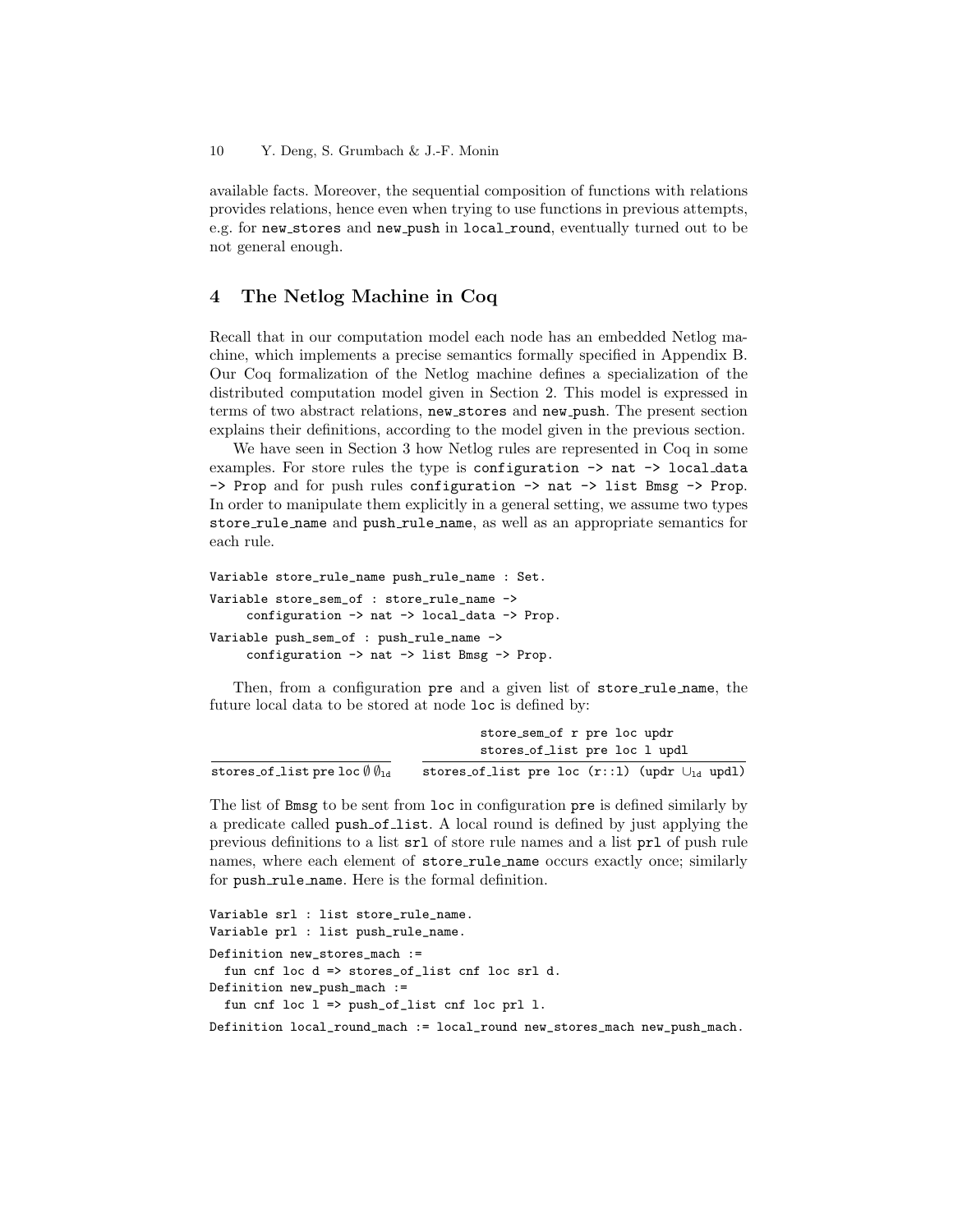For instance, for BFS, we provide the following rule names and semantics (again, we omit the definition for push rule names, which are similar).

```
Inductive bfs_store_rule_name : Set :=
  store_onST_initial | store_onST_tree | store_ST_tree.
Definition bfs_store_sem_of (r : bfs_store_rule_name) :=
 match r with
  | store_onST_initial => compute_phase_store_onST_initial
  | store_onST_tree => compute_phase_store_onST_tree
  | store_ST_tree => compute_phase_store_ST_tree
 end.
Definition bfs_store_rule_order :=
 store_onST_tree :: store_ST_tree :: store_onST_initial :: nil.
```
In practice, suppose that we need to exploit an assumption

bsr : bfs\_synchronous\_round cnf\_pre cnf\_post

First we specialize bsr to a suitable location x. Then expanding and destructing the definitions given in the current section yields an environment containing:

```
upd0, upd1, upd2 : bfs_data
Hupd0 : compute_phase_store_onST_tree pre loc upd0
Hupd1 : compute_phase_store_ST_tree pre loc upd1
Hupd2 : compute_phase_store_onST_initial pre loc upd2
eCnode : Cnode post loc = Cnode pre loc ∪<sub>ld</sub> upd0 ∪<sub>ld</sub> upd1 ∪<sub>ld</sub> upd2 ∪<sub>ld</sub> \emptyset<sub>ld</sub>
```
We are then in position to reason by cases on the facts contained in Cnode post loc, using knowledge specified by the representation of Netlog rules on the corresponding updates upd0, upd1, upd2 or on the facts previously in Cnode pre loc.

## 5 Verification of a Tree Protocol

The correctness proof of the BFS protocol is based on its consistency with a centralized version of the protocol. Given a tree made of node Id's lloc and edges larc, we define the arcs to be added by considering the neighbors of nodes in lloc which are not in lloc. We get new lloc lloc and new larc lloc by simple functional programs.

Our main theorem states that a synchronous round in the distributed synchronous version corresponds to the computation performed by new larc. It is actually not enough to consider only ST facts, since onST plays a prominent role in the construction of new facts. Our invariant for the distributed BFS protocol is strengthened by correct onST cnf lc which states that in configuration cnf, the facts onST available on any node are consistent with lc.

Definition correct\_onST cnf lc :=  $\forall$  loc y, in\_onST cnf loc y -> y  $\in$  lc.

Then we prove the following propagation properties.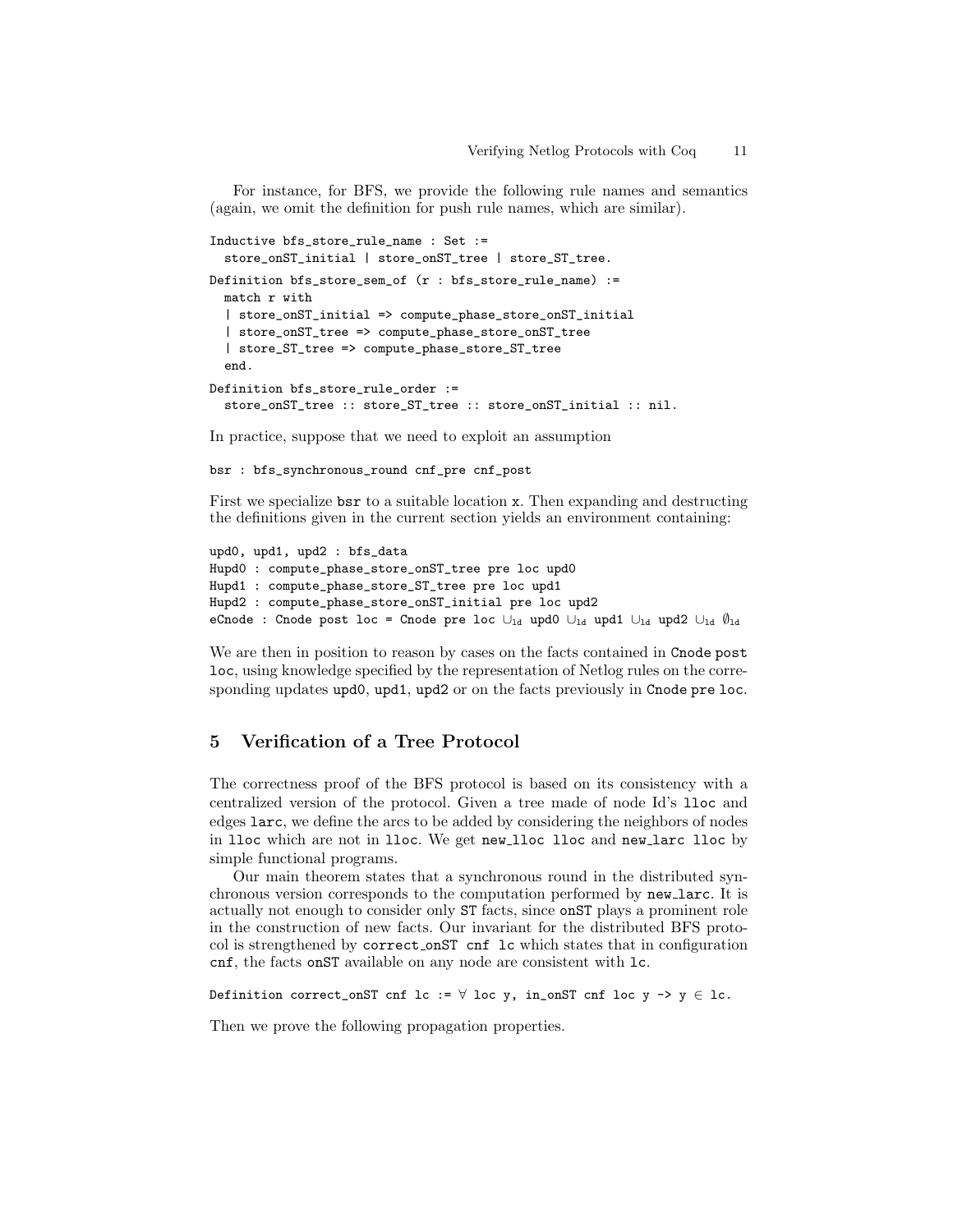Lemma invar\_In\_0\_1c :  $\forall$  1c, 0  $\in$  1c -> 0  $\in$  (new\_11oc 1c ++ 1c). Lemma propag\_correct\_onST : ∀ pre post, bfs\_synchronous\_round pre post -> ∀ lc, 0 ∈ lc -> correct\_onST pre lc -> correct\_onST post (new\_lloc lc ++ lc). Lemma propag\_consistent\_with : ∀ pre post, bfs\_synchronous\_round pre post -> ∀ lc la, 0 ∈ lc -> correct\_onST pre lc -> consistent\_with (global\_ST pre) la -> consistent\_with (global\_ST post) (new\_larc lc ++ la).

Here, global ST represents the union of all ST facts on the network. The most difficult part is to prove Lemma propag correct onST, which requires a careful use of correct onST pre lc simultaneously on several neighboring locations. It follows that the conjunction of the propagated properties is an invariant.

```
Definition invar cnf lc la :=
 consistent_with (global_ST cnf) la\wedge correct_onST cnf lc \wedge 0 \in lc.
Theorem consistent_with_invariant :
  ∀ pre post, bfs_synchronous_round pre post ->
 ∀ lc la, invar pre lc la ->
  invar post (new_lloc lc ++ lc) (new_larc lc ++ la).
```
Then proving properties on the distributed algorithm for BFS boils down to prove them on the centralized version provided by (new larc, new larc), i.e traditional technology about functional programs. For example we have the following theorem, where tree mult lloc larc holds if the list of nodes lloc and the list of arcs larc constitute a tree, which can be inductively defined in the usual way.

```
Theorem invariant_new_lloc_larc :
 ∀ lloc larc, tree_mult lloc larc ->
 tree_mult (new_lloc lloc ++ lloc) (new_larc lloc ++ larc).
```
Combining consistent with invariant and invariant new lloc larc yields that after a synchronous round, the set of facts ST in the network still represents a tree if it was already a tree before this round. That is, is mtree (global inST cnf) holds for any configuration cnf in a run.

```
Lemma invariant_inST_is_mtree :
 invariant_round
    (synchronous_round_mach bfs_store_rule_order bfs_push_rule_order)
    (fun cnf => is_mtree (global_inST cnf)).
```
We check that initially the  $ST$  (reduced to the root) is a tree, then by applying a general result given in distr comp on invariant properties, we get that in any synchronous run starting from the initial configuration, ST is always a tree.

```
Theorem always_inST_is_mtree :
 ∀ cnfi, is_initial_bfs cnfi ->
 ∀ (r : bfs_run cnfi), alw_run (fun c => is_mtree (global_inST c)) r.
```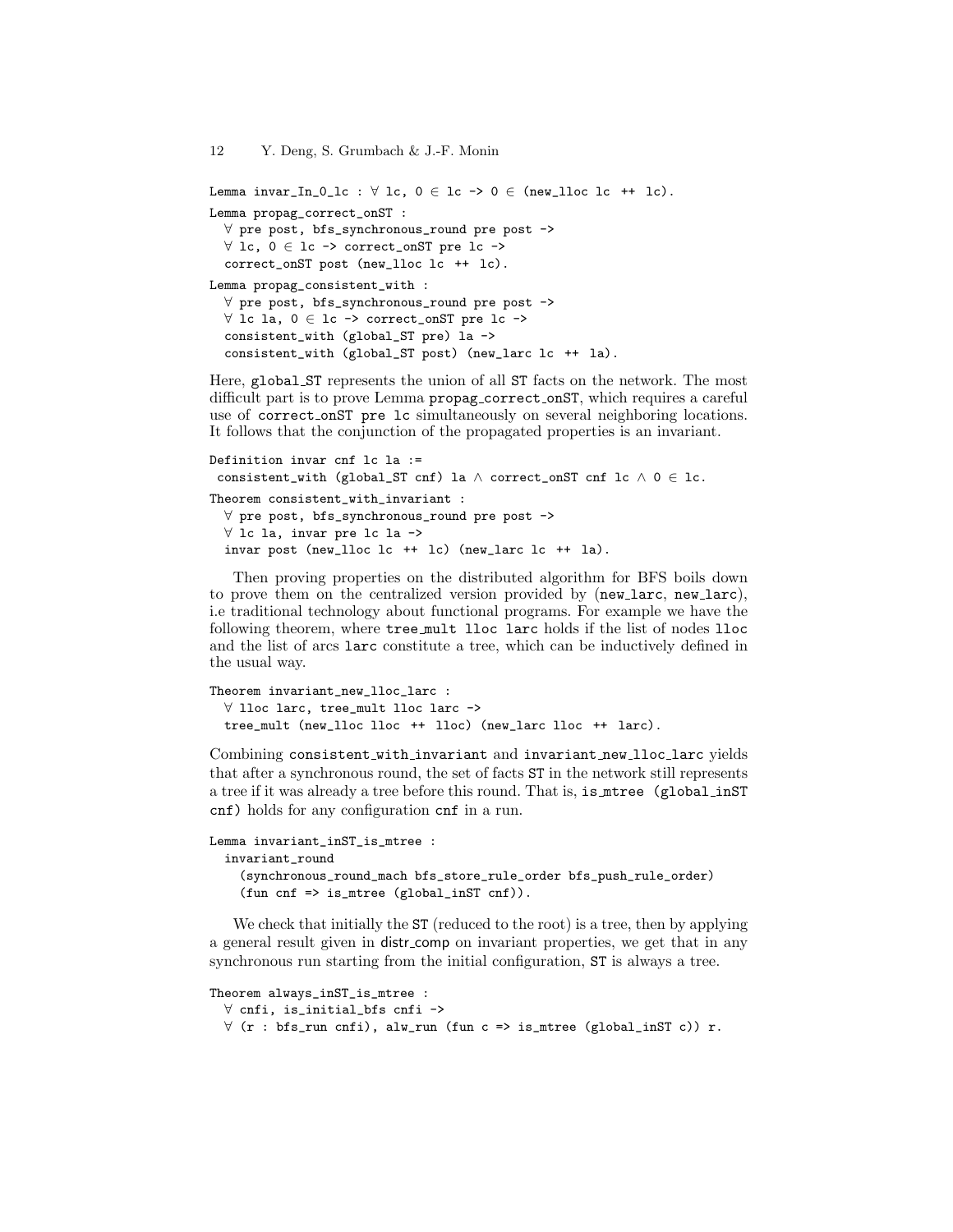Besides this global property, one may (and should) wonder whether  $ST(x,y)$ facts are located on relevant nodes, i.e. child nodes y in our case, so that this information could be used by a higher layer protocol for transmitting data towards the root. This is actually a simple consequence of Rules  $(3)$  and  $(4)$ , since they ensure that  $ST(x,y)$  can only be stored on y. This is easy to formalize in our framework.

#### 6 Related work

Declarative languages have been first used in the context of networks for sensor networks. TinyDB [22] and Cougar [10] offer the possibility to write distributed queries in SQL. More interestingly, recursive query languages have been used to express communication network algorithms such as routing protocols [20] and declarative overlays [19]. Distributed query languages thus provide new means to express complex network problems such as node discovery [2], route finding, path maintenance with quality of service [5], topology discovery, including physical topology [4], secure networking [1], or adaptive MANET routing [17].

Using formal techniques for verifying communication protocols is far from being a new idea. "Formal Description techniques" were developed by telecommunication laboratories from the beginning of the 1980s in order to specify and verify protocols to be standardized at ITU and ISO. Three languages came out. Two of them, Estelle and SDL, are based on asynchronous communicating automata, while LOTOS is a process algebra based on CCS and CSP extended with algebraic data types [27]. Other approaches include input/output automata [21], or Unity and TLA, which combine temporal logic and transition-based specification [7, 15]. A common feature to these approaches is their focus on control, in particular how to deal with behaviors in a distributed framework. Typical issues include non-determinism, deadlock freedom, stuttering, fairness, distributed consensus and, more recently, mobility. Data is generally considered as an abstract object not really related to the behavior. This is relevant for many low-level protocols, such as transport protocols. However, this does not suit the needs of applications which aim at building up a distributed global information, such as topological information on the network (in a physical or virtual sense), as in routing tables, for example. To our knowledge, such problems have not been attacked by means of the above mentioned approaches. An explanation may be that the pieces of data involved in distributed computations are embedded in different components of the global configuration, and the previous formalisms make it difficult to isolate them or to consider them as a whole in reasoning. A clear feature of the current paper, compared with those previous approaches, is the emphasis on manipulating data in formal reasoning, which also drove us to use Coq as the verification tool. Beyond formal verification of distributed protocols, Coq has been successfully applied to ensure reliability of hardware and software systems in various fields, such as multiplier circuits [26], concurrent communication protocols [12], self-stabilizing population protocols [11], devices for broadband protocols [25], and compilers [16] to name a few.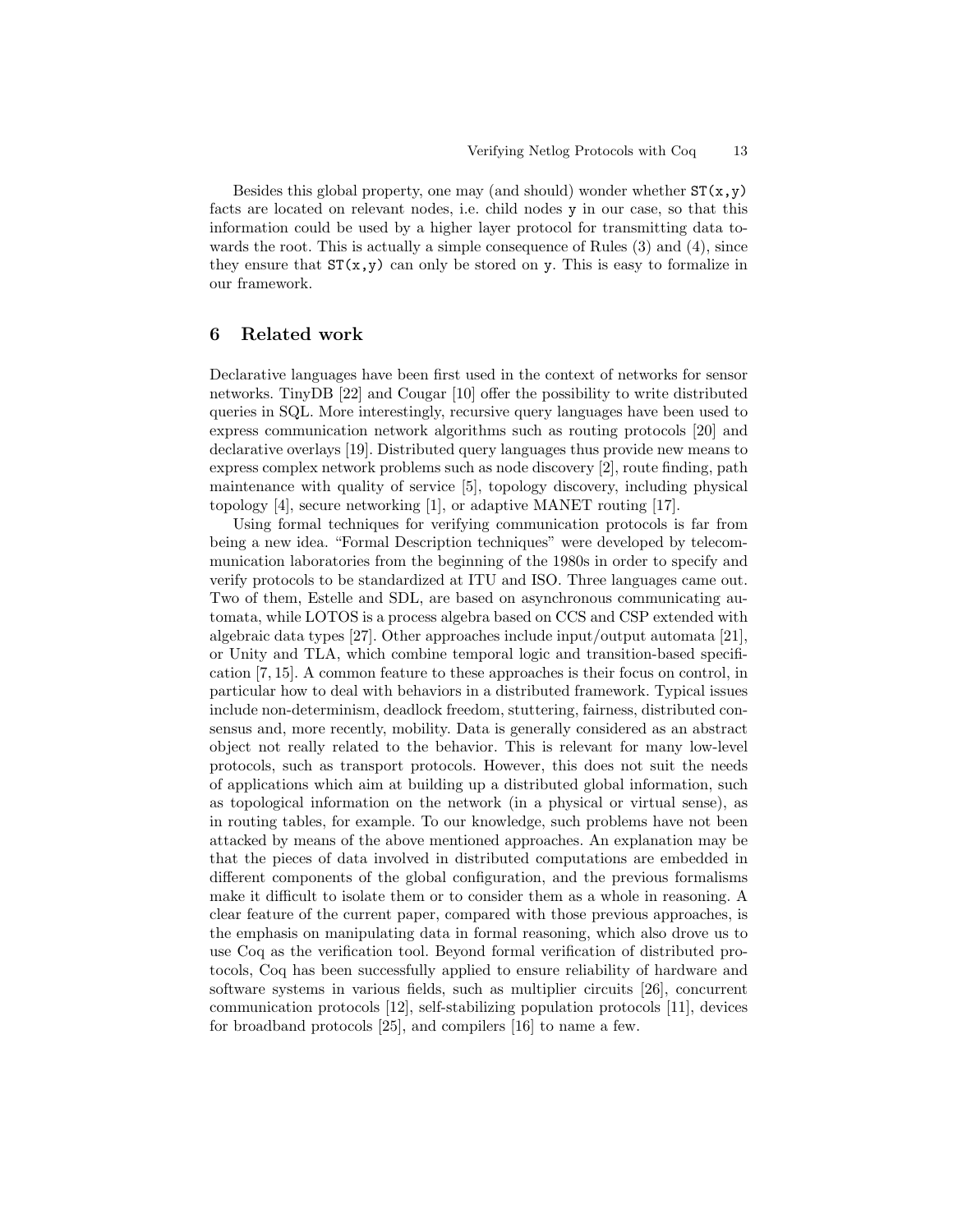#### 14 Y. Deng, S. Grumbach & J.-F. Monin

Closely related to our work is [28], where a declarative network verifier (DNV) was presented which maps specifications written in the Network Datalog query language into logical axioms which can be used in theorem provers like PVS to validate protocol correctness. The reasoning based on DNV is for Datalog specifications of (eventually distributed) algorithms, but not for distributed versions of Datalog such as the one provided by Netlog. In other words, it only considers the highly abstract centralized behaviour of a network. In contrast, our development in this paper is to reason about the distributed behaviour of individual nodes which together yield some expected global behaviour of the whole network. Therefore, we need to involve deep subtleties on message passing and derivation of local facts, which are all absent in [28].

#### 7 Conclusion

We developed a Coq library for verifying declarative protocols expressed in a rule-based language. This library includes the formalization of the distributed computation environment with the communication network, where both the synchronous and the asynchronous models of communication are formalized in very similar ways. The library also includes the embedded machine which evaluates the Netlog programs on each node. The Netlog programs are translated into straightforward Coq definitions. As a preliminary result we proved a topological property of a distributed data structure – a tree – constructed by a simple but subtle program. To our knowledge, such properties are difficult to handle in other approaches to the verification of distributed programs. From this experiment, we are in position to define a deep embedding for systematically deriving Coq encodings from the abstract syntax of Netlog rules, as well as dedicated tactics for handling tedious steps specific to Netlog, and then plan to further verify declarative protocols for routing, election, naming, and other fundamental distributed problems.

## References

- 1. M. Abadi and B. T. Loo. Towards a declarative language and system for secure networking. In *Proc. NETB'07*, pages 1–6. USENIX Association, 2007.
- 2. G. Alonso, E. Kranakis, C. Sawchuk, R. Wattenhofer, and P. Widmayer. Probabilistic protocols for node discovery in ad hoc multi-channel broadcast networks. In *Proc. ADHOC-NOW'03*, 2003.
- 3. M. Bauderon, Y. Métivier, M. Mosbah, and A. Sellami. Graph relabelling systems: a tool for encoding, proving, studying and visualizing - distributed algorithms. *ENTCS*, 51, 2001.
- 4. Y. Bejerano, Y. Breitbart, M. N. Garofalakis, and R. Rastogi. Physical topology discovery for large multi-subnet networks. In *Proc. INFOCOM'03*, 2003.
- 5. Y. Bejerano, Y. Breitbart, A. Orda, R. Rastogi, and A. Sprintson. Algorithms for computing qos paths with restoration. *IEEE/ACM Trans. Netw.*, 13(3), 2005.
- 6. Y. Bertot and P. Castéran. *Interactive Theorem Proving and Program Development. Coq'Art: The Calculus of Inductive Constructions*. Texts in Theoretical Computer Science. Springer Verlag, 2004.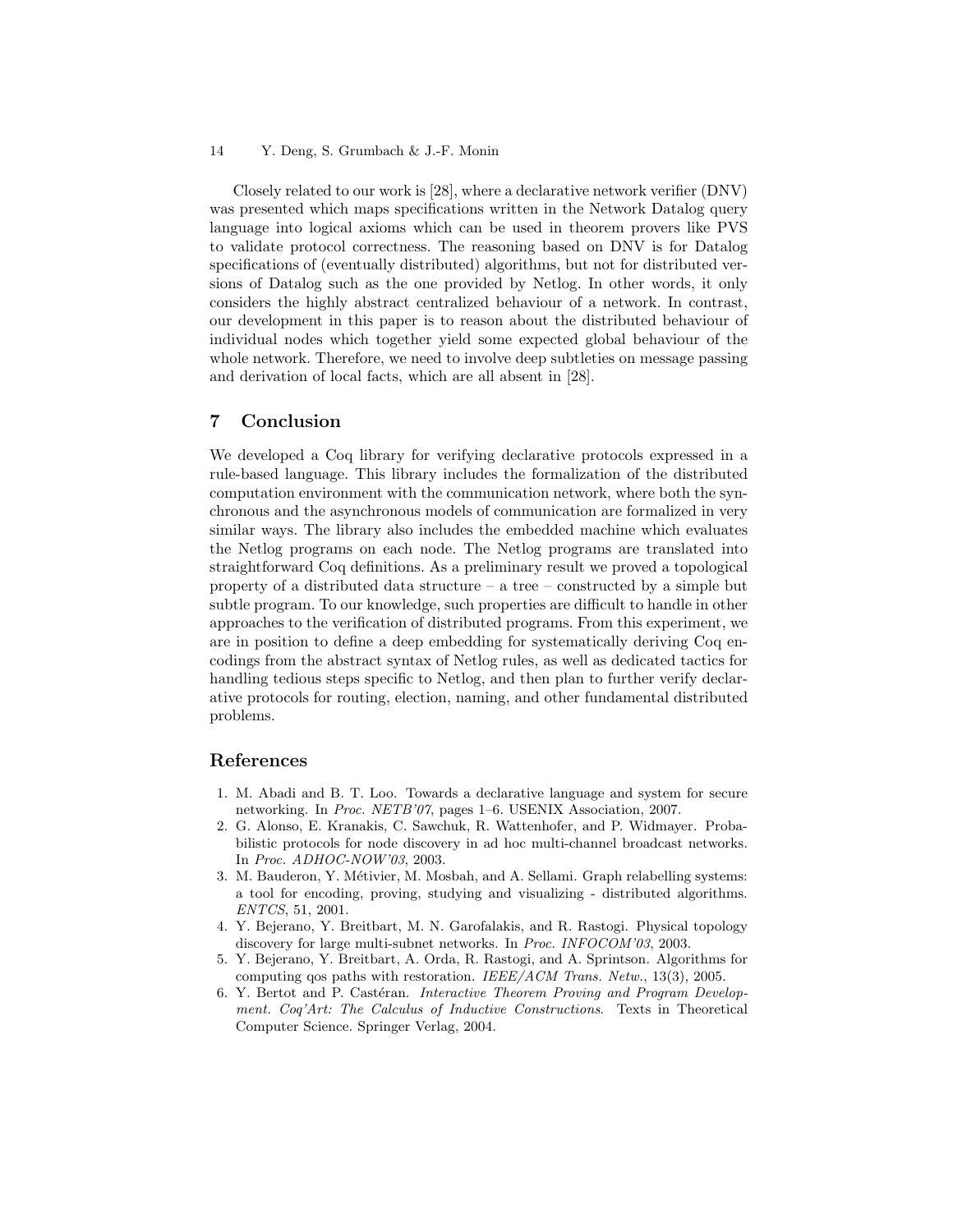- 7. K. M. Chandy. *Parallel program design: a foundation*. Addison-Wesley Longman Publishing Co., Inc., 1988.
- 8. Coq. The coq proof assistant reference manual. http://coq.inria.fr/V8.1pl3/ refman/index.html.
- 9. Coq. The Coq user contributions. http://coq.inria.fr/contribs-eng.html.
- 10. A. J. Demers, J. Gehrke, R. Rajaraman, A. Trigoni, and Y. Yao. The cougar project: a work-in-progress report. *SIGMOD Record*, 32(4):53–59, 2003.
- 11. Y. Deng and J.-F. Monin. Verifying self-stabilizing population protocols with coq. In *Proc. TASE'09*, pages 201–208. IEEE Computer Society, 2009.
- 12. E. Giménez. *A Calculus of Infinite Constructions and its application to the verification of communicating systems*. PhD thesis, ENS Lyon, 1996.
- 13. T. G. Griffin and J. L. Sobrinho. Metarouting. In *Proc. ACM SIGCOMM'05*, 2005.
- 14. S. Grumbach and F. Wang. Netlog, a rule-based language for distributed programming. In *Proc. PADL'10*, volume 5937 of *LNCS*, pages 88–103, 2010.
- 15. L. Lamport. The temporal logic of actions. *ACM Trans. Program. Lang. Syst.*, 16(3):872–923, 1994.
- 16. X. Leroy. Formal certification of a compiler back-end or: programming a compiler with a proof assistant. In *Proc. POPL'06*, pages 42–54. ACM, 2006.
- 17. C. Liu, Y. Mao, M. Oprea, P. Basu, and B. T. Loo. A declarative perspective on adaptive manet routing. In *Proc. PRESTO '08*, pages 63–68. ACM, 2008.
- 18. B. T. Loo, T. Condie, M. N. Garofalakis, D. E. Gay, J. M. Hellerstein, P. Maniatis, R. Ramakrishnan, T. Roscoe, and I. Stoica. Declarative networking: language, execution and optimization. In *Proc. ACM SIGMOD'06*, 2006.
- 19. B. T. Loo, T. Condie, J. M. Hellerstein, P. Maniatis, T. Roscoe, and I. Stoica. Implementing declarative overlays. In *Proc. SOSP'05*, 2005.
- 20. B. T. Loo, J. M. Hellerstein, I. Stoica, and R. Ramakrishnan. Declarative routing: extensible routing with declarative queries. In *Proc. ACM SIGCOMM '05*, 2005.
- 21. N. A. Lynch and M. R. Tuttle. An introduction to input/output automata. *CWI Quarterly*, 2:219–246, 1989.
- 22. S. Madden, M. J. Franklin, J. M. Hellerstein, and W. Hong. Tinydb: an acquisitional query processing system for sensor networks. *ACM Trans. Database Syst.*, 30(1), 2005.
- 23. G. Mainland, G. Morrisett, and M. Welsh. Flask: staged functional programming for sensor networks. In *Proc. ICFP'08*, 2008.
- 24. Y. Métivier and E. Sopena. Graph relabelling systems: A general overview. *Computers and Artificial Intelligence*, 16(2), 1997.
- 25. J.-F. Monin. Proving a real time algorithm for ATM in Coq. In *Types for Proofs and Programs*, volume 1512 of *LNCS*, pages 277–293. Springer, 1998.
- 26. C. Paulin-Mohring. Circuits as streams in coq: Verification of a sequential multiplier. In *Proc. TYPES'96*, volume 1158 of *LNCS*, pages 216–230. Springer, 1996.
- 27. K. J. Turner. *Using Formal Description Techniques: An Introduction to Estelle, Lotos, and SDL*. John Wiley & Sons, Inc., 1993.
- 28. A. Wang, P. Basu, B. T. Loo, and O. Sokolsky. Declarative network verification. In *PADL '09: Proceedings of the 11th International Symposium on Practical Aspects of Declarative Languages*, pages 61–75, Berlin, Heidelberg, 2009. Springer-Verlag.

### A Formal Verification with Coq

Coq is one of the most popular proof assistants for formal verification. It is based on a constructive type theoretic setting, called the Calculus of  $(co-)Inductive$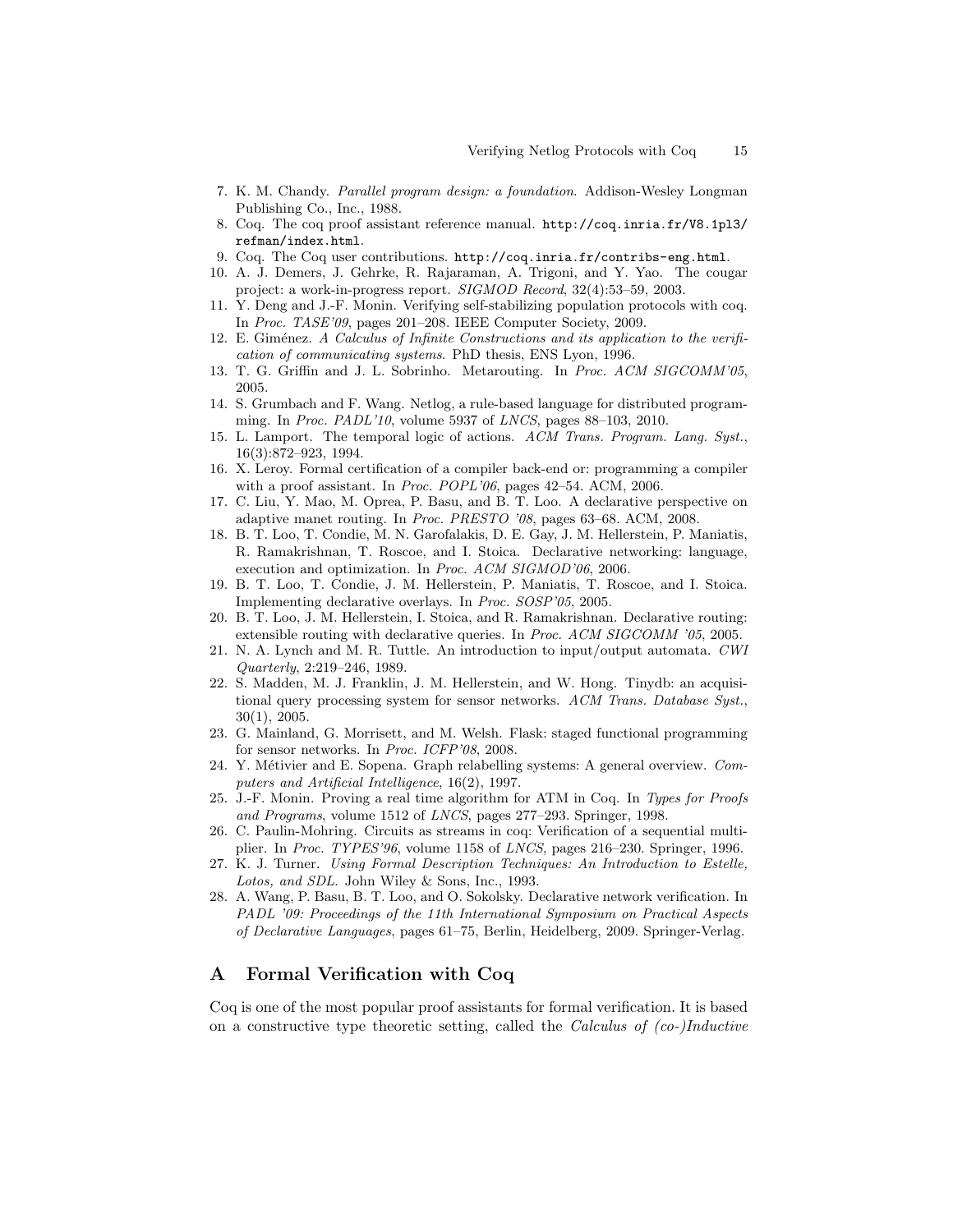#### 16 Y. Deng, S. Grumbach & J.-F. Monin

Constructions (CIC), which can be summarized both as a polymorphic typed lambda-calculus enriched with universes, inductive and co-inductive types and a language for describing mathematical definitions and proofs [8, 6]. These two aspects are actually related thanks to the well-known Curry-Howard-De Bruijn isomorphism, which maps propositions to types and proofs to functional objects or strongly normalizing programs.

Let us illustrate some concepts and the syntax of Coq by a few examples. One of the most commonly used data structure is list. Let A be a type, a list whose elements are of type A can be inductively defined, with the usual constructors nil and cons:

```
Inductive list : Type :=
  | nil : list
  | cons : A -> list -> list.
```
Total recursive functional programs can be defined for lists. For example, the In predicate defined below checks if a occurs in the list l.

```
Fixpoint In (a:A) (l:list) {struct l} : Prop :=
   match l with
      | nil => False
      | b :: m => b = a \/ In a m
    end.
```
In order to ensure termination, a structurally decreasing argument is specified by struct l. Here we meet the realm of propositions Prop. A predicate over natural numbers for instance has type nat -> Prop. Given such a predicate P, a proof p0 of P 0 and a proof step of forall n, P n  $\rightarrow$  P (S n), we can construct a proof of P n for all natural numbers n, using the following functional (primitive recursive) program:

```
Fixpoint natind (n:nat) {struct n}: P n := match n return (P n) with
  | 0 \Rightarrow p0| S q => step q (natind q)
  end.
```
The type of natind is forall n, P n, that is a *dependent type*, since the type of the result depends on the value of the argument; step, seen as a function from numbers **n** and proofs of **P n** and returning a proof of **P**  $(S \nvert n)$ , has a slightly more complex dependent type. In the match construct itself, the type of the result depends on the branch – it could be  $P$  0 or  $P$  (S q) for some q. Abstracting P, p0 and step in natind yields a proof of the usual induction principle over natural numbers. As a function, it illustrates some important features of the type theory of Coq: polymorphism, inductive and dependent types.

Other constructs used in this paper, such as records, are special cases of inductive types (i.e with only one constructor; *fields* are just projections). When defining inductive types, dependent types can also be used for constructors. It is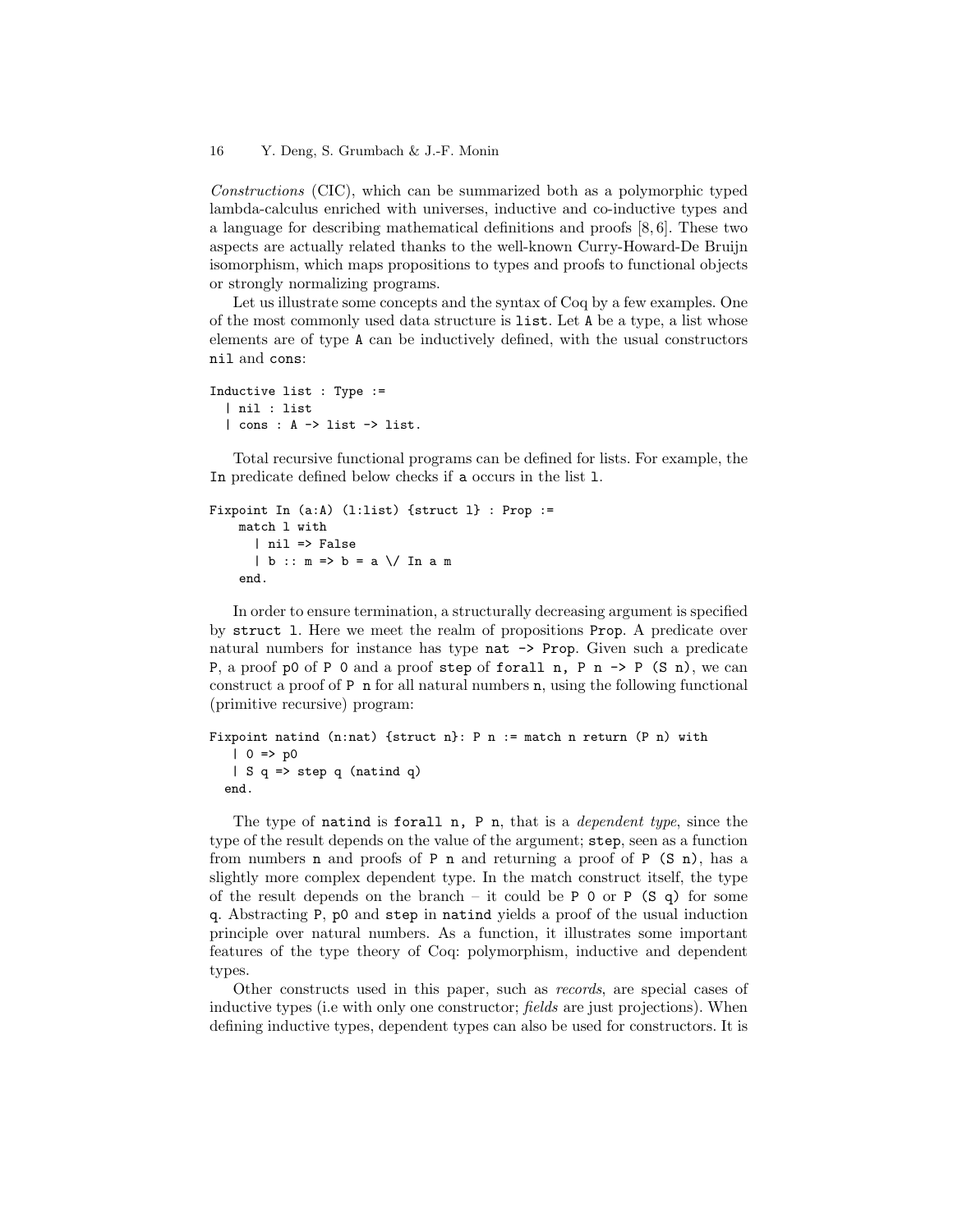especially convenient for formalizing algebraic structures (a carrier, operations and algebraic laws) and we use them extensively in the sequel. For example, graphs can be defined below, with two fields: Vert for vertices and Edge for edges.

```
Record Graph : Type := mkGraph {
 Vert : Type; (* vertices *)
 Edge : Vert -> Vert -> Prop (* edges *)
}.
```
Like functions, relations are widely used mathematical concepts in formal verification. As an example, let R be a binary relation over natural numbers. Its transitive closure can be defined as follows.

```
Inductive TC (R: nat->nat->Prop): nat -> nat -> Prop :=
  | TC0 : forall x y, R x y -> TC R x y
  | TCrec : forall x y z, R x z \rightarrow TC R z y \rightarrow TC R x y.
```
Some frequently used types such as nat and list are available in the standard library of Coq; by importing relevant packages, we can directly use the operations (e.g. In seen above) associated with lists. However, many other types are not in the library, and in this case they need to be defined from scratch. We have seen Graph for graphs above. We next consider trees which will be used to reason about algorithms for constructing spanning trees on connected graphs. We define abstract trees inductively as follows (from now on, we use the notation ∀ instead of forall in order to save space; types of variables which can be easily inferred from the context are not explicitly given):

```
Variable Carrier : Set.
Inductive tree : list Carrier -> list (Carrier * Carrier) -> Prop :=
  | root : ∀ x: Carrier, tree (x :: nil) nil
  | leaf : ∀ lv le, tree lv le ->
           ∀ x y: Carrier, In x lv -> ¬ In y lv ->
           tree (y :: 1v) ((x,y) :: 1e).
```
A tree is built upon a set of vertices (represented by a list lv) and a set of edges (represented by a list le of pairs) by:

- the tree reduced to its root and no edge;
- from a tree upon lv and le, adding a new pendant vertex y and edge  $(x, y)$ such that  $x \in \text{lv}$ ,  $y \notin \text{lv}$ , we obtain a tree upon lv extended with y and le extended with  $(x, y)$ .

Altogether, the features of Coq allow us to formalize mathematical theories in a typed and precise but still very general setting. Coq offers an environment where users can state mathematical definitions using types, concrete objects, functions over them, and then interactively prove theorems. Obvious proof steps are automated, but clever ones, e.g. inductive arguments or intermediate subgoals, require user interactions.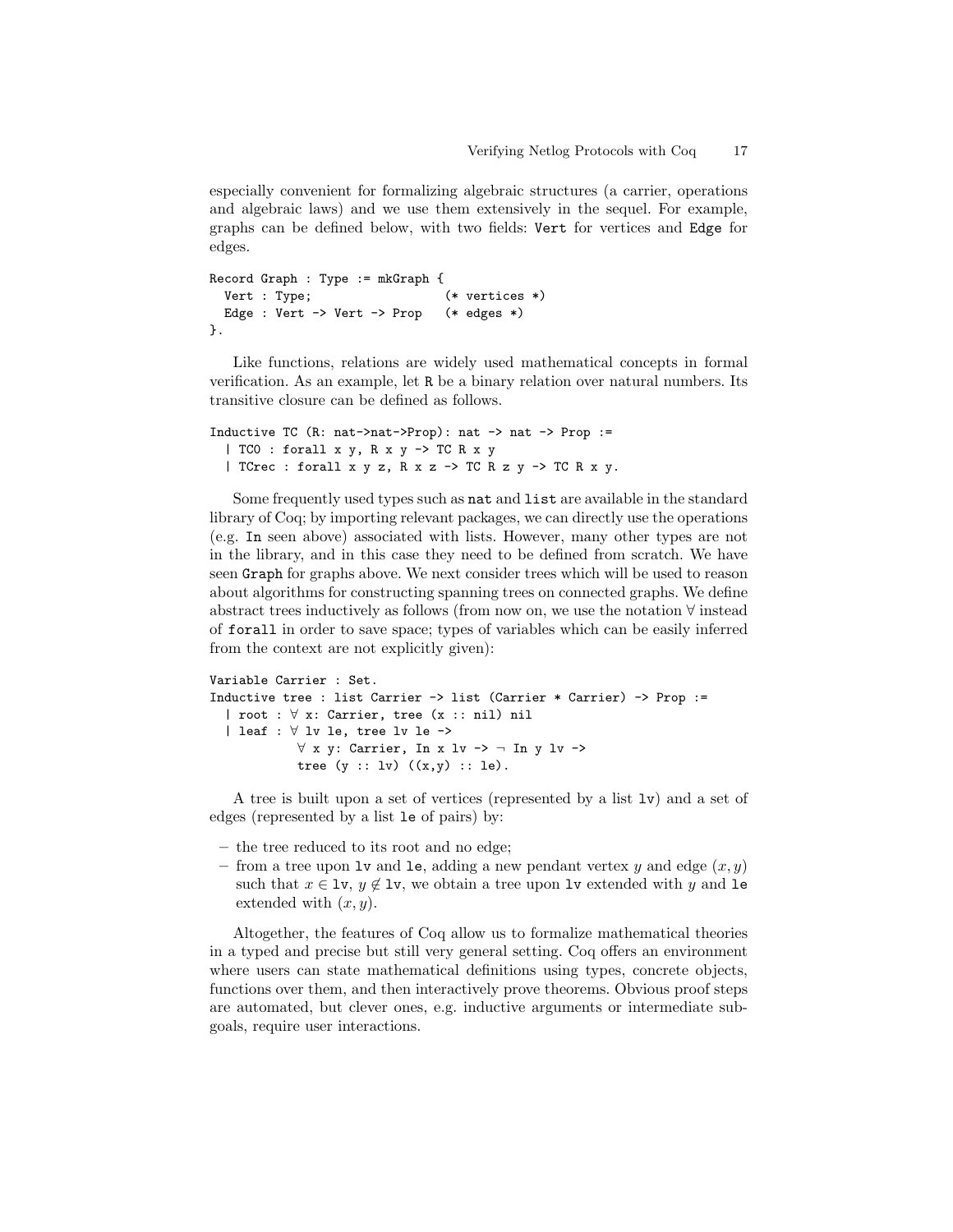### B The embedded Netlog machine

Netlog programs are running on the nodes of the network. They produce facts to store as well as facts to be sent to other nodes. They are evaluated by a machine which implements a precise semantics [14], which has been defined by fixpoints in a way which is classical for rule-based languages such as Datalog. We present the semantics of a subset of the Netlog language of interest in this paper. The language is restricted to a subset of the language constructs, and moreover, the rules are applied only once at each round, unlike in [14] where a local fixpoint is computed at each local round.

We assume that all variables range over the sort  $(N, \leq)$ , of the natural numbers. Given a finite set V of variables, a *valuation* over V is a mapping from V to N. Let  $V(Var(r))$  be the set of valuations  $\sigma$  over  $Var(r)$ , the set of variables of a rule r.

Let an *instance*  $I$  be a finite interpretation of the relations of some schema  $S$ , which contains  $E$ , as well as some other relation symbols, such as  $Route, ST$ , etc. depending upon the programs. The satisfaction of the literals in the body of rule r by instance I and valuation  $\sigma$  is defined in a classical way, except for the universal literal, where:  $(I, \sigma) \models \neg R(t_1, \ldots, -, \ldots, t_n)$  iff  $R(\sigma(t_1), \ldots, C, \ldots, \sigma(t_n)) \notin$ I, for any constant C. Assume the body of r,  $body_r$ , is  $L_1; \ldots; L_{\ell}$ . We have  $(I,\sigma) \models body_r \text{ iff } (I,\sigma) \models L_i \text{, for each } i \in [1,\ell].$ 

The valuation of the head, head<sub>r</sub>, of rule r can now be defined. The aggregation functions, which can only occur in the head of rules, require some care. Let  $Var^{\mathcal{AG}(head_r)}$  be the set of simple variables in the head, which are not arguments of aggregation functions. Let  $\tau \in V(Var^{AG}(head_r))$ . We extend  $\tau$  to  $V(Var(r))$  with respect to interpretation I, as:

$$
[\tau]_{I,r} = {\sigma | \sigma \in \mathcal{V}(Var(r)), \sigma(x) = \tau(x), \text{ for all } x \in dom(\tau), \text{ and } (I, \sigma) \models body_r}.
$$

In the sequel, we assume that  $[\tau]_{I,r} \neq \emptyset$ . We define  $\tau(head_r)$  as follows. First, if head<sub>r</sub> contains only simple variables and is of the form:  $R(x_1, \ldots, x_n)$ , then  $\tau(head_r) = R(\tau(x_1), \ldots, \tau(x_n)).$  More generally, if it is of the form:

$$
R(x_1,\ldots,x_n,agg(y_1),\ldots,agg(y_m))
$$

where *agg* denotes an aggregate function on multi-sets, and  $\{\}\}$  denotes multiset, then

$$
\tau(head_r) = R(\tau(x_1), \dots, \tau(x_n), agg\{\{\sigma(y_1)|\sigma \in [\tau]_{I,r}\}\}, \dots, \\agg\{\{\sigma(y_m)|\sigma \in [\tau]_{I,r}\}\}).
$$
  
We can now define the set of positive consequences of a program P over an

We can now define the set of positive consequences of a program P over an instance I,  $\Delta_P^+(I)$ , as well as the set of consumed facts,  $\Delta_P^-(I)$ .

$$
\Delta_P^+(I) = \{\tau(head_r)|r \in P, \tau \in \mathcal{V}(Var^{\mathcal{AG}(head_r)}), [\tau]_{I,r} \neq \emptyset\}.
$$
  
\n
$$
\Delta_P^-(I) = \{R(\sigma(t_1), \dots, \sigma(t_n))|r \in P, (I, \sigma) \models body_r, \exists R(t_1, \dots, t_n) \text{ in } body_r\}.
$$

It is not hard to see that  $\Delta_P^-(I) \subseteq I$ .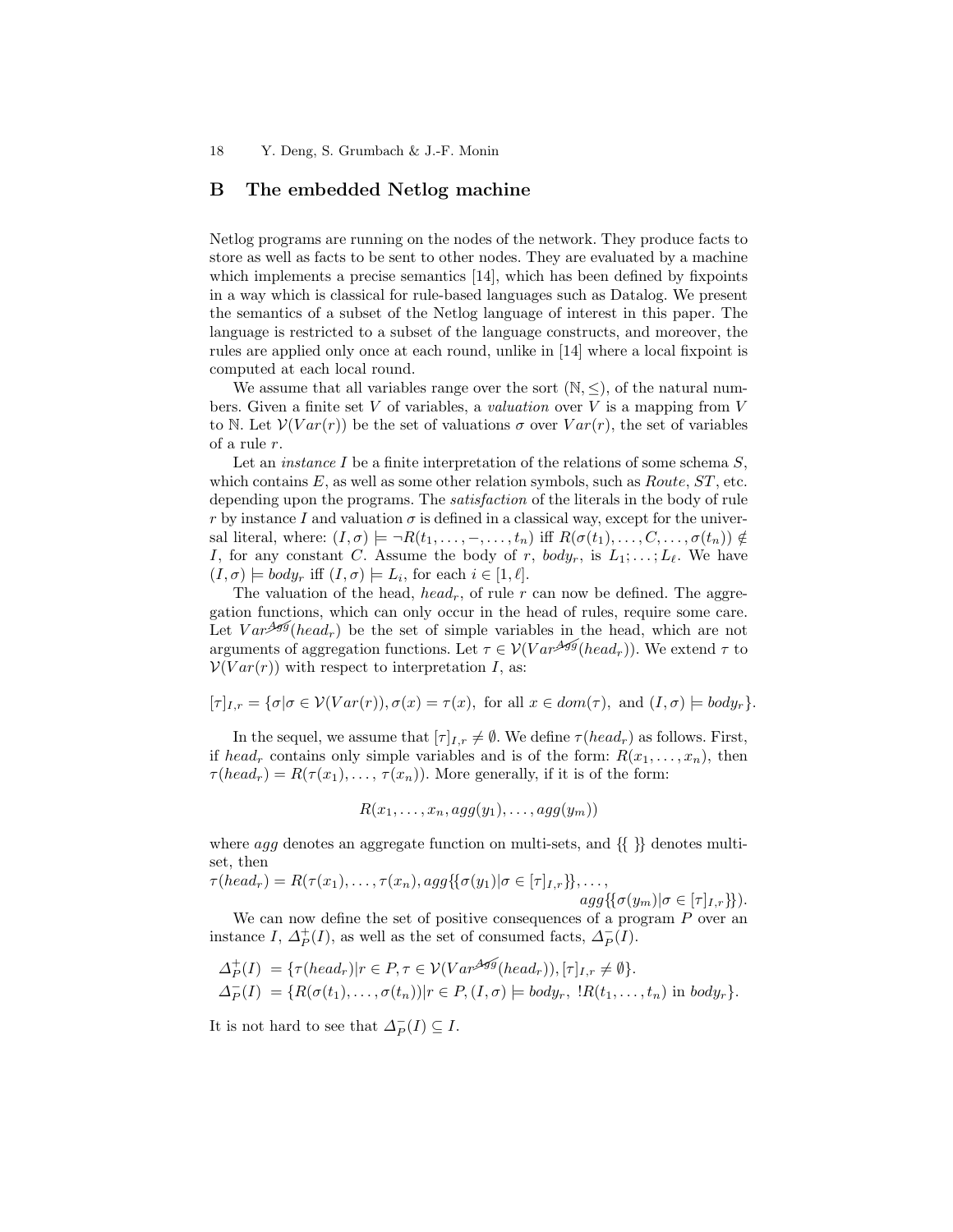Let us now distinguish between  $P_{\perp}$  the subset of store rules, and  $P_{\uparrow}$  of push rules in P. Note that store-and-push rules belong to both sets.

We describe the behavior of a Netlog program on one node, say  $\alpha$ . At each local round, it takes as input the local data on  $\alpha$  and the data pushed by neighbor nodes to  $\alpha$ , (local round) and produces updated local data, and data to be pushed to each of its neighbor (communication). The node also forwards messages, that are not used in the local computation. Its interaction with the rest of the network is defined by the *communication function*:  $\mathcal{R}^{\alpha}(\ell)$ , which maps each local round  $\ell$  to the set of incoming messages on node  $\alpha$  at local round  $\ell$ .

Note that at each local round, the router sorts the incoming messages into two sets  $\mathcal{L}^{\alpha}(\ell)$ , of received facts, and  $\mathcal{F}^{\alpha}(\ell)$ , of messages to forward to other nodes depending upon their destination:  $\mathcal{L}^{\alpha}(\ell)$  contains the facts extracted from messages received from other nodes, with destination  $\alpha$ , "nbg" (the neighbor of the sender), or "all" (the message is broadcasted to all nodes).  $\mathcal{F}^{\alpha}(\ell)$  contains the messages received from other nodes, with a destination different from  $\alpha$  or destination "all", which will be forwarded further to other nodes.

$$
\mathcal{F}^{\alpha}(0) = \emptyset;
$$
  
\n
$$
\mathcal{F}^{\alpha}(\ell) = \{ (dest, fact) \mid (dest, fact) \in \mathcal{R}^{\alpha}(\ell); dest \notin \{\alpha, nbg\};
$$
  
\n
$$
\mathcal{L}^{\alpha}(\ell) = \{ fact \mid (dest, fact) \in \mathcal{R}^{\alpha}(\ell); dest \in \{\alpha, nbg, all\}.
$$

The computation relies on two *operators*, associated to program  $P$ , (i) for the data to store locally,  $\Psi_P^{\downarrow}$ , and (ii) for the data to push to other nodes,  $\Psi_P^{\uparrow}$ . They take as input the local instance  $I$ , and the received facts  $L$ .

- $-\Psi_P^{\downarrow}(I,L) = \Delta_{P^{\downarrow}}^+(I \cup L) \cup (I \setminus \Delta_P^-(I \cup L))$  defines the *store operator*, producing facts to store.
- $-\Psi_P^{\uparrow}$  defines the *push operator*, producing messages to push:

$$
\Psi_P^{\uparrow}(I \cup L) = \left\{ (dest, fact) \begin{vmatrix} fact \in \Delta_{P^{\uparrow}}^+(I \cup L); \text{ and} \\ if \, fact \, contains an \, address \, term \, @ \beta \\ \text{or} \, @ all, \, then \, resp. \, dest = \beta \, \, or \, \, all; \\ otherwise \, \, dest = \, nbg. \end{vmatrix} \right\}
$$

When a local round  $\ell$  starts, the node  $\alpha$  has a local instance  $\mathcal{I}^{\alpha}(\ell)$ , and has received facts  $\mathcal{L}^{\alpha}(\ell)$ , and messages to forward  $\mathcal{F}^{\alpha}(\ell)$ . It then starts its computation, and produces a new local instance  $\mathcal{I}^{\alpha}(\ell+1) = \Psi^{\downarrow}_P(\mathcal{I}^{\alpha}(\ell), \mathcal{L}^{\alpha}(\ell)),$  and a set of messages to push  $\mathcal{P}^{\alpha}(\ell) = \Psi_P^{\dagger}(\mathcal{I}^{\alpha}(\ell), \mathcal{L}^{\alpha}(\ell)),$  which is then sorted by destination.

Let us now consider the communication between nodes. The messages to push are accumulated in  $\mathcal{P}^{\alpha}(\ell)$ . Their routes will be computed according to the knowledge node  $\alpha$  has of the *Route* relation.

In the case of synchronous systems without failure, there is an explicit correspondence between the incoming and outgoing sets of messages.

**Proposition 1.** [14] For synchronous systems without failure, we have for  $l \geq$  $\theta$ :